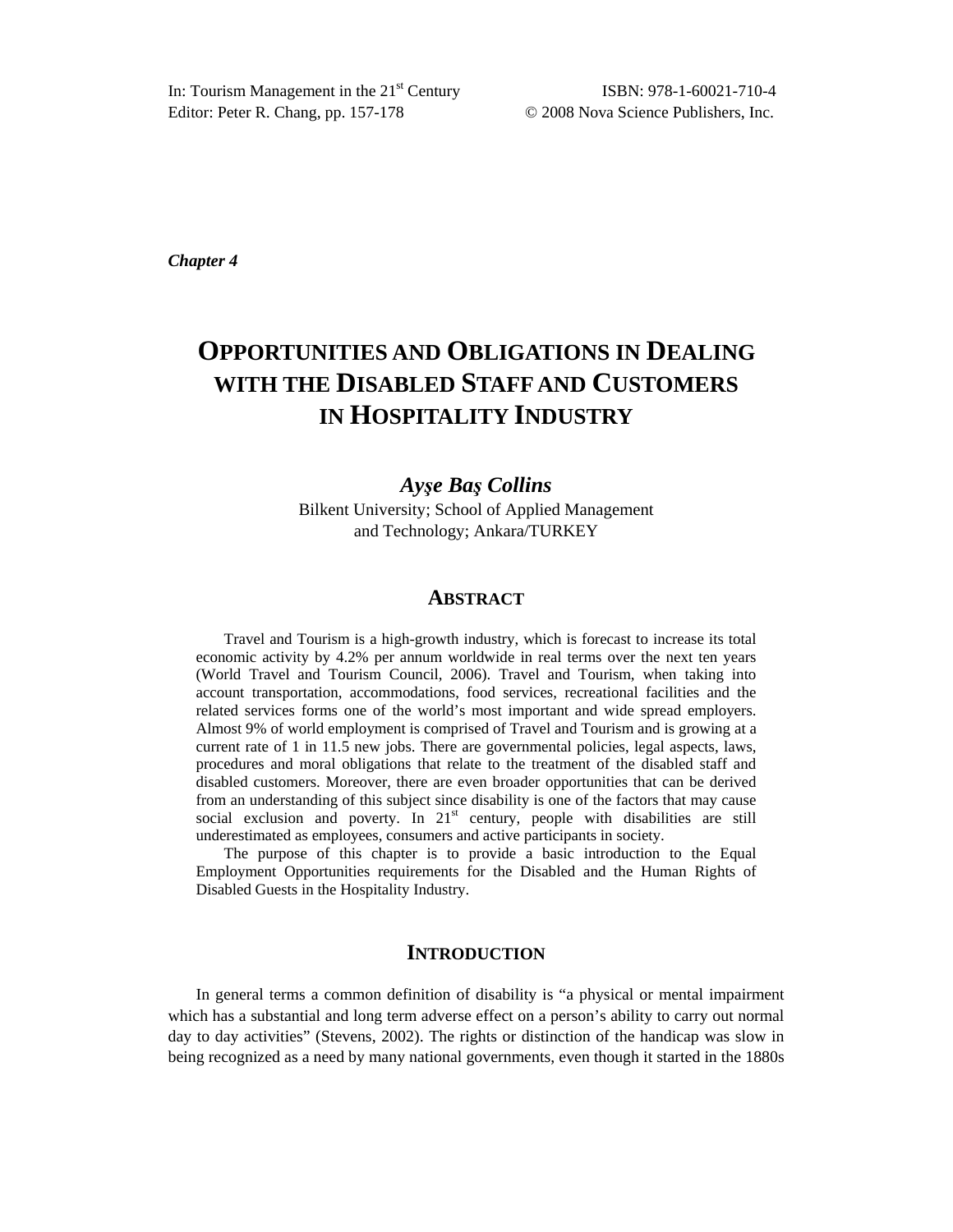when Germany instituted the first general disability program (Dixon and Hyde, 2000). It was over 50 years later (1935) before the United States began to recognize the needs of the disabled, even though they are now seen as championing the cause.

There are legal aspects that relate to the treatment of the disabled and there are even broader opportunities that can be derived from an understanding of this subject. Although, it is the responsibility of all national governments to care for the well being of their citizens, especially those disabled among their population, we might come across news such as "According to the Ministry of Labor Wednesday, companies paid more penalties last year than the previous year for failing to meet a 2-percent job quota for the disabled." This for the most part comes from most company's inability to meet the needs of the disabled employee in obtaining equal facility access. Disability remains to be a health issue, not a political concern (Ustun, et.al., 2001), even though in many instances it has been politicized.

Data on the extent of disability among country populations are difficult to compare internationally since different countries have different definitions of what constitutes a disability and the level of disability, as well as the different degrees of political willingness to publicize such information. However, in just a general sense it is estimated that disability affects 10 to 20 percent of every country's population. This in essence is a monumental sum which constitutes about 1.32 billions people when taken world-wide. Likewise, this is an untapped workforce and a largely untapped market.

Travel and Tourism, when taking into account transportation, accommodations, food services, recreational facilities and the related services forms one of the world's most important and wide spread employers. Almost 9% of world employment is comprised of Travel and Tourism and is growing at a current rate of 1 in 11.5 new jobs. It is projected that by 2016 that there will be 279 million people employed in the Travel and Tourism Industry (World Travel and Tourism Council, 2006).

The purpose of this chapter is to provide a basic introduction to I) the Equal Employment Opportunities requirements for the Disabled and II) the Human Rights of Disabled Guests in the Hospitality Industry.

The prime topics to be covered are what constitutes a disability; the legal requirements when dealing with employment and accessibility; types of disability, the current status of disability employment issues in the Hospitality Industry; improvements need to be made; how to comply with these requirements and future opportunities when dealing with the disabled staff; hiring techniques; accessibility and accommodation; confidentiality; termination of the disabled; applications of Laws and Policies; examples of prohibited discrimination in the hospitality industry; examples of discriminative treatments in Hospitality Industry; reasonable and justifiable discrimination; how hospitality industry service providers can deal with human rights issues; and some examples of settlements.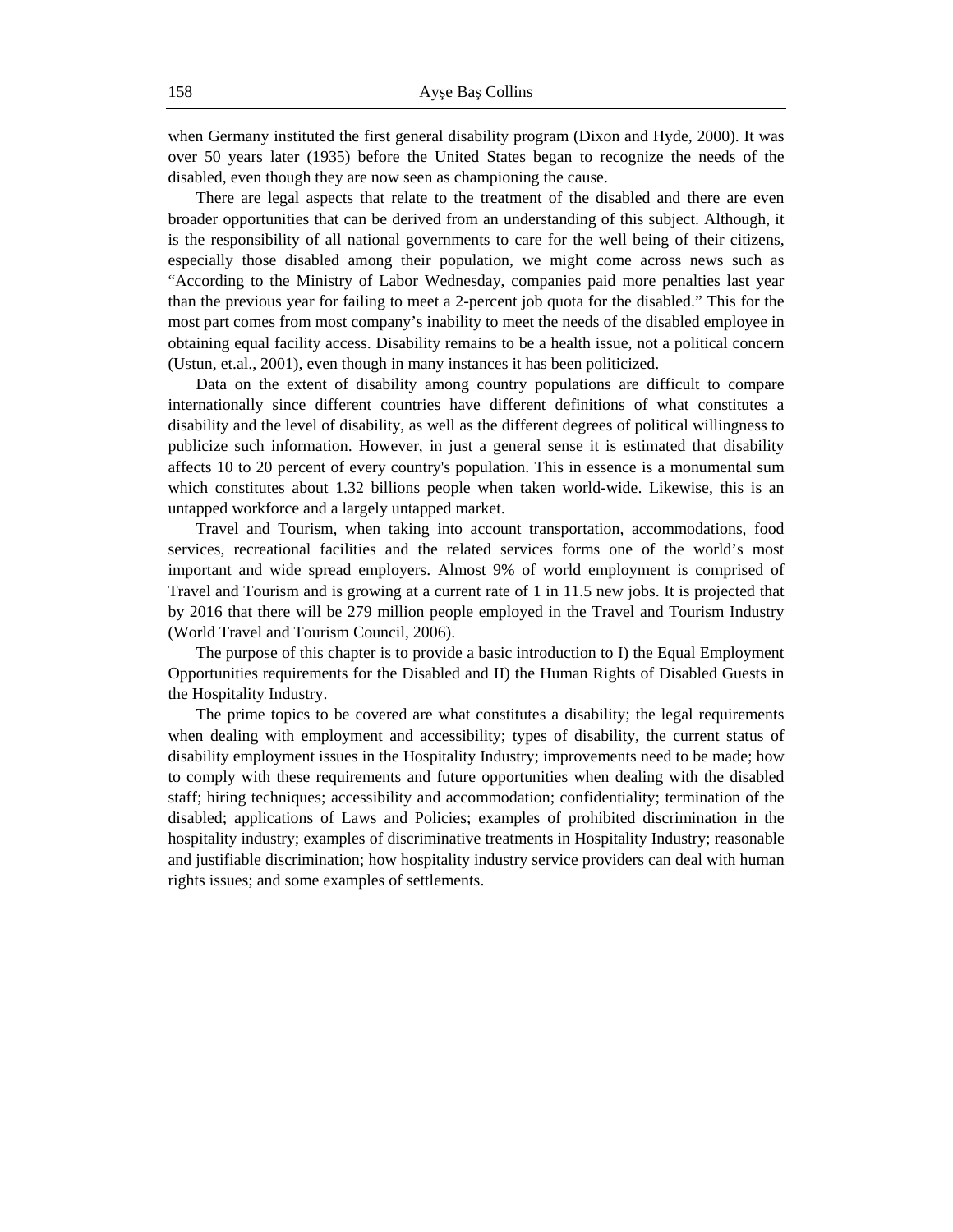# **PART I: EQUAL EMPLOYMENT OPPORTUNITY REQUIREMENTS FOR THE DISABLED**

## **What Constitutes a Disability?**

When considering equal opportunity and age, race, or gender, disability is a more complex concept to define or measure due to its dynamic nature. Many organizations, including the World Health Organization, the United Nations, and many national governments and many scholars provide differing and broad definitions, classifications, frameworks and models for what constitutes a disability. Mashaw and Reno (1996) assembled more than 20 different definitions of what constitutes a disability is. These definitions were for the purpose of entitlement based on public and private considerations, government services, or for statistical analysis. Definitions vary in terms of an individual's health and the socioeconomic environment conditions in which the individual finds themselves, thus making it difficult to measure the degree of disability in an objective and consistent manner (Burkhauser and Daly, 2002). Employment and access depends on the severity of the impairment, the availability of employment, the availability of accommodation, the individual's rehabilitation, the presence of legal supports or protections, and the accessibility and understanding of government programs and organizations.

The Americans Disability Act (ADA) (1990) (http://www.usdoj.gov/crt/ada/ adahom1.htm) defines disability as "a physical or mental impairment that substantially limits one or more major life activity, possessing a record of such an impairment, or being regarded as having such an impairment."

Yet another definition provided by Canadian Employment Equity Act (1995) (http://laws.justice.gc.ca/en/E-5.401/index.html) challenged the physical phenomenon of disability, but by suggesting that it is not only the disability, but the person who is considered as having a disability. They stated:

Persons with disability means persons who have a long-term or recurring physical, mental, sensory, psychiatric or learning impairment and who (a) consider themselves to be disadvantaged in employment by reason of that impairment, or (b) believe that an employer or potential employer is likely to consider them to be disadvantaged in employment by reason of that impairment, and includes persons whose functional limitations owing to their impairment have been accommodated in their current job or workplace (Canadian Human Rights Commission, 1995).

This in essence gave a broad form to the term "disability". There can be definate disadvantages to having such an all encompassing definition in that it leaves the definition to the disabled themselves. The ADA definition is more in line with most country's definition of a disability. It would be wise to refer to the specific sanction which sets out what a specific country considers to constitute a disability.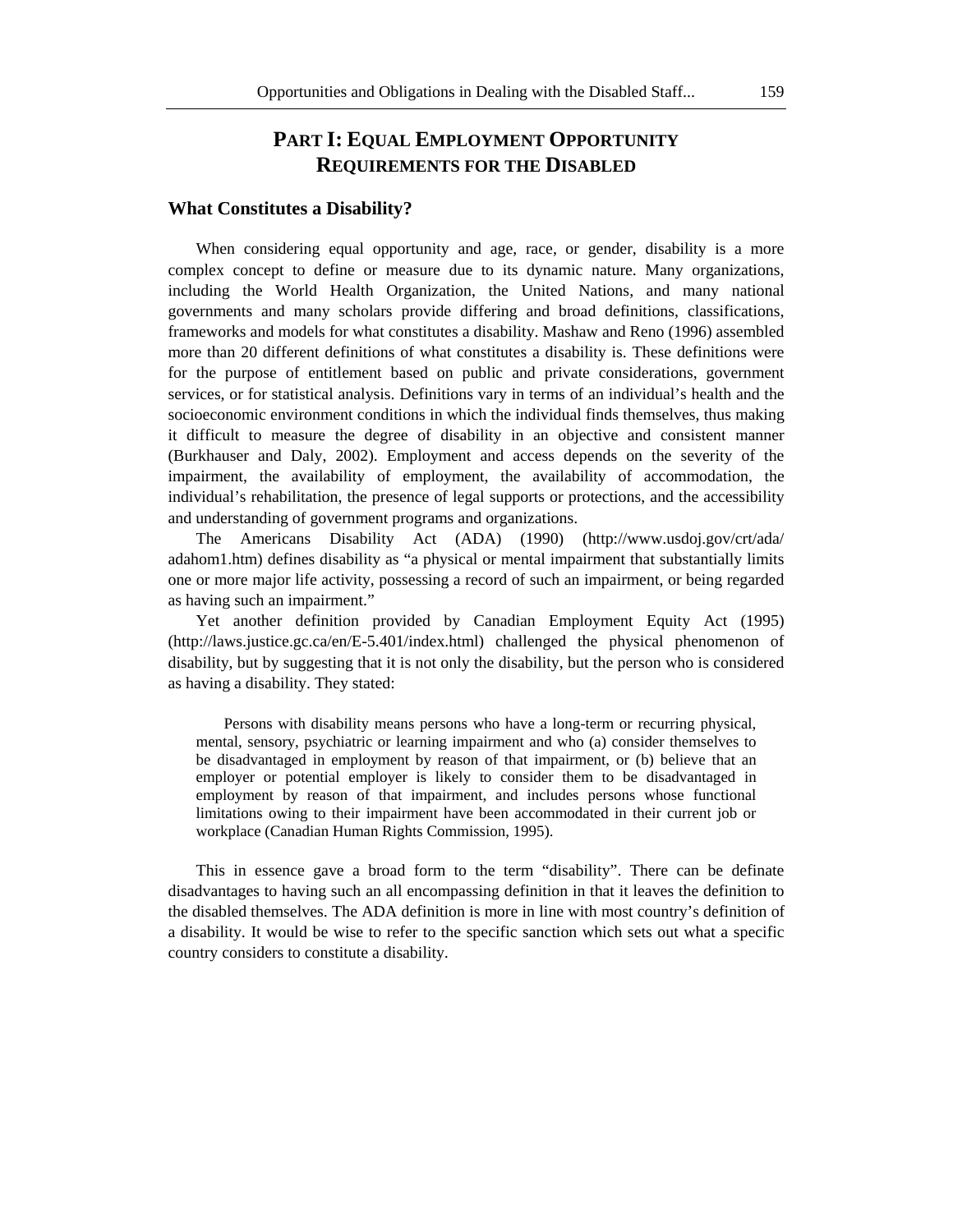# **Types of Disability**

Types of disability vary in both classification and degree, to which one is limited in the performance of the daily tasks. As the severity of ones affliction comes about, it can be presumed that the disability will also limit the ability to perform given tasks. They can fall into generally three types, physical, mental or physiological in nature. The following listing will give you an idea of what is considered and what is not considered as a disability. Disabilities are deafness, blindness, any permanent condition requiring the wheelchair use, mental illness, cancer, communication disorders, learning disabilities, recovering alcoholism, multiple scierosis, epilepsy, diabetes, heart disease, AIDS, recovering drug abuse, back or spinal ailments and amputees. Questionable items that are not considered disabilities are kleptomania, transvestism, pyromania, pedophilia and homosexuality (Perry, 1994).

# **The Legal Requirements when Dealing with Employment and Accessibility**

In general terms most national equal opportunity laws prohibits discrimination against people with disabilities and guarantees equal opportunities for individuals with disabilities in employment, transportation, public accommodations, state and local government services, and telecommunications. This covers all employment-related activities, including job application procedures, hiring, pay, benefits, job training, firing, promotions, and other terms, conditions, and privileges of employment.

There have been different governmental regulations, policies, quotas, fines, political approaches, applications and public awareness to each country and even to different regions within countries. Basically, these sanctions have addressed minimum standards by which the disabled are employed and how public access to facilities are met. Following are some selected examples.

The Americans with Disabilities Act (ADA) (1990) (http://www.eeoc.gov/ types/ada.html) prohibits discrimination against people with disabilities and guarantees equal opportunities for individuals with disabilities in employment, transportation, public accommodations, state and local government services, and telecommunications.

Title I: Employment (http://www.eeoc.gov/policy/ada.html) prohibits covered employers from discriminating against people with disabilities in all employment-related activities, including job application procedures, hiring, pay, benefits, job training, firing, promotions and other terms, conditions, and privileges of employment. Covered employers include private businesses, educational institutions, employment agencies, labor organizations, and state and local government entities with 15 or more employees.

In Canada, the Employment Equity Act (1995) (http://laws.justice.gc.ca/en/E-5.401/index.html) only applies to federal Crown corporations and federally regulated privatesector organizations with at least 100 employees and is often referred to as the equivalent of the USA affirmative action programs.

In European Union countries European Employment Strategy was introduced in the Amsterdam Treaty in Luxembourg (1997) (http://www.eurotreaties.com/amsterdamtext.html) to create a new policy based on four main pillars: employability, entrepreneurship, adaptability and equality of opportunity. Each year the Labor and Social Affairs Council adopt a set of guidelines which each Member State must implement under its yearly National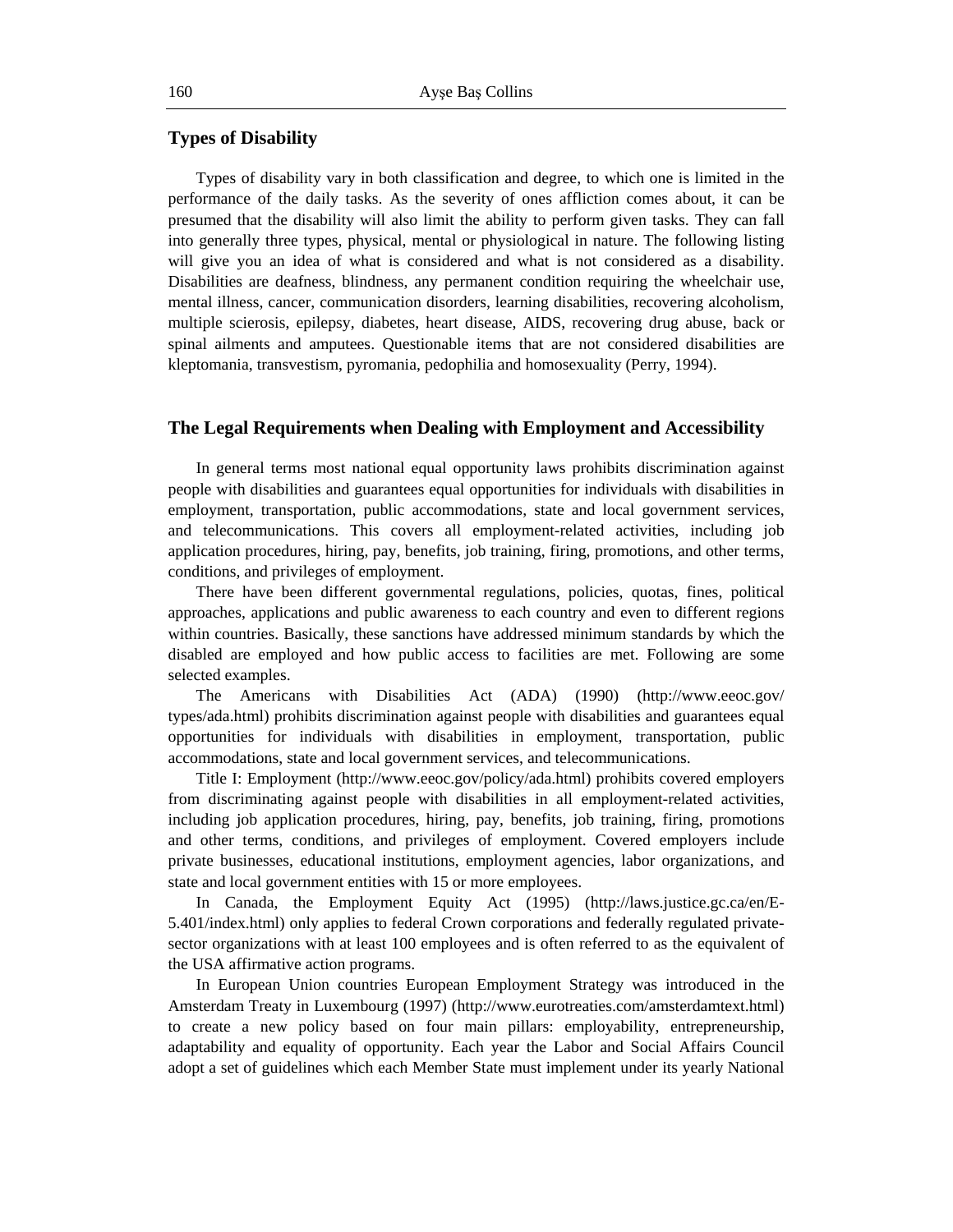Action Plan (NAP). Special attention is paid in the NAPs to the situation of people with disabilities, ethnic minorities and other disadvantaged groups.

One aim is to develop appropriate forms of preventive and active policies to promote integration of the disabled into the labor market. There are benchmarks and indicators to determine how different strategies affect people with disabilities. It is important to have comparable statistics as the NAPs are also used to compare the employment strategies in the Member States. People with disabilities are of course included in all other target groups, young people, long-term unemployed adults, the elderly, etc.

When we consider the Hospitality Industry and the application of these definitions, the broader context becomes quite specific. We can apply it to the whole realm of those employed within the Industry. For instance, the front desk attendant may be limited to personnel that have good hearing and sight and, certainly, those without mental retardation, however, what about those that are confined to wheel chairs. Does the front desk physically limit the possibility of using these personnel? Can the physical plant (the actual hotel itself) limit the personnel? The answer is yes and what can be done to accomodate those confined to wheel chairs. We would conjecture that the front desk can be lowered to allow those in a wheel chair a suitable employee in such a situation. But, is this the responsibiliity of the hotel owner, certainly not, but were it undertaken, it would show affirmative action. We would conjecture that it is the moral responsibility to accomodate the disabled person.

# **The Current Status of Disabilty Employment Issues in the Hospitality Industry**

The European Year 2003 (http://www.eypd2003.org/) was run by people with disabilities. As many disabled people say, "Nothing about us without us". A recent European survey presents that there is a serious lack of understanding of what disability means and how many people it affects. Disabled people are often excluded from society through poor education and unemployment, leading to poverty. The European Year 2003 was about raising awareness of the rights of disabled people to full equality and participation in all areas.

When we examine the current facilities, based on hiring policy and the accomodation of the disabled employees we find that older hotels have done little to accomodate the disabled. Their facilities may be faced with a requirement for considerable financial investment in order to bring them up to a standard which would permit the inclusion of the disabled. Even the movement around such facilities may be limitted. In essence, the hospitality industry has, so far, been a follower rather than a leader when compared to other industries. In newer facilities there has been an attempt at least alleviate movement throughout the building, however, the implimentation of complete handicap requirements may or may not have been accomplished, such as wheelchair access ramps, automatic doors, braille code, handicap toilet fixtures, etc. A large number of hotel building are old and therefore provide little flexibility in making modifications for the accomodation of employees or guests with disabilities. Further, their are stigmatization with the hiring of the handicap in that the management personnel feel that it will make the guest feel unconfortable being served by the disabled.

The Hospitality Industry could potentially address personnel shortages were they to broaden their search by changing "their recruitment practices and employ more disabled, ethnic minority, long-term unemployed and older workers." Likewise by doing so the costs of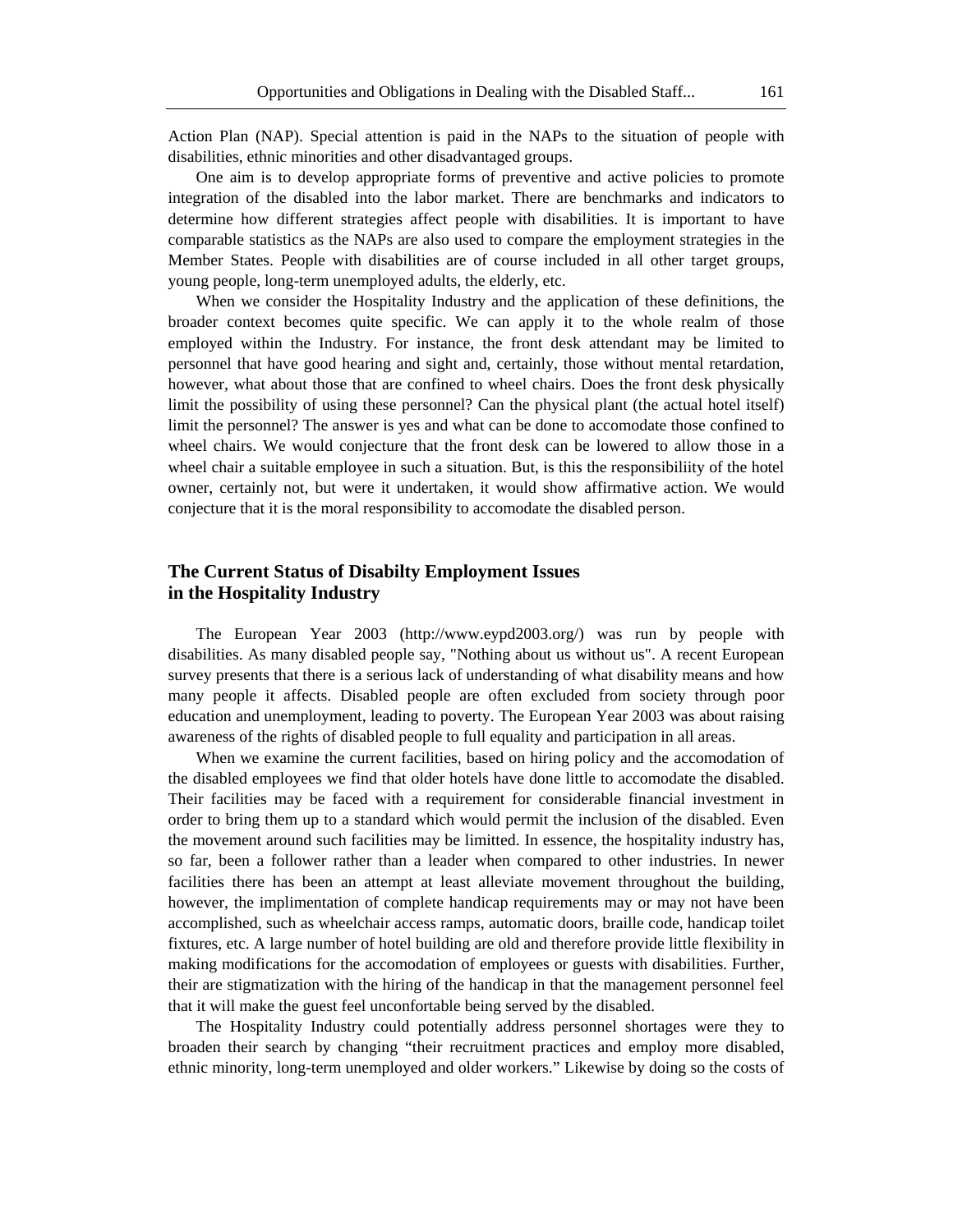recruiting new talented employees could be reduced. Some of the major hotel chains have started doing this worldwide and have seen good results. This relates to both the employees and the broader customer base. As an example Hilton, has undertaken a program of improved access for the disabled and also effectively recruits employees from a broader spectrum, (Caterer and Hotelkeeper, 2005).

It has also been pointed out that persons with disabilities represent an important underutilized labor source for hotel organizations (S. Gröschl, 2004). They are termed to be loyal, hardworking, team players, more concentrated on their job and more apt to be service oriented. With these qualities they are in many ways the ideal workers, when compared to their non-handicapped co-workers. For what ever handicap they may possess, they make up for it in their attributes. They are "a reliable source of motivated labour," (Weisberg, 2005).

It should be understood that not all facilities are required to meet handicap and disabled requirements. Further, the laws do not require that employers hire unqualified individuals. If there are two potential employees, one being handicapped and one able-bodied, the employer is not required to hire one over the other; however, by hiring the disabled, it will help the organization to meet mandated quotas. If the task required to be accomplished by the specific position is beyond the capability of the individual by the fact of the disability, then the employer is not required to hire the particular person. For instance if the position requires the potential employee to inter-react with the clientele and the disability of the person, makes communications impossible then they would be unsuitable for the position. Each position should be analyzed to assure that the needed skill set and skill level is well defined. From this definition, an analysis can be performed to determine whether any of the skill sets preclude particular disabilities from performing vital functions required of the position. Once a particular skill set is identified as being an exact requirement of a position, and then a further analysis can be performed to determine if a work-around is possible in order to accommodate a given set of handicaps. Given that there are means by which constraints can be overcome, then an assessment of the drawbacks from implementing one or more of the alternatives should be listed. By going through this brain-storming session, all possibilities should be listed. One never knows when the most ridiculous or outlandish idea actually brings about a creative idea that would otherwise have been overlooked. Especially during this exercise, the financial consequences should be factored-in. Under most disability laws, an individual with a disability must be qualified to perform a given task, meaning that they must meet the job requirements and perform the essential job related tasks with or without reasonable accommodations. In this regard what constitutes "reasonable accommodation"? There are certainly fine lines between some needs to receive accommodation. If, however, in the course of normal business, a company would be required to provide an accommodation to a customer or client then it only stands to reason that such an accommodation should be provided to disabled employees, i.e. wheel chair ramps, braille marking, automatic door openers, and handicap hardware. The laws do not require you to do anything that would in essence be dangerous or degrading to the individual, such as placing a blind person on a forklift or having an amputee as a doorman.

There are also the "Exclusions" and "Restrictions" in Restaurants and Other Food Service establishments under ADA. In order to protect the public from diseases transmissible through food the ADA provides a guide for Restaurants and other Food Service Employers regarding the issue of employee health for the ones working around food. There are the Big 4 pathogens (Salmonella Typhi*,* Shigella spp.*,* Shiga toxin-producing Escherichia coli, Hepatitis A virus)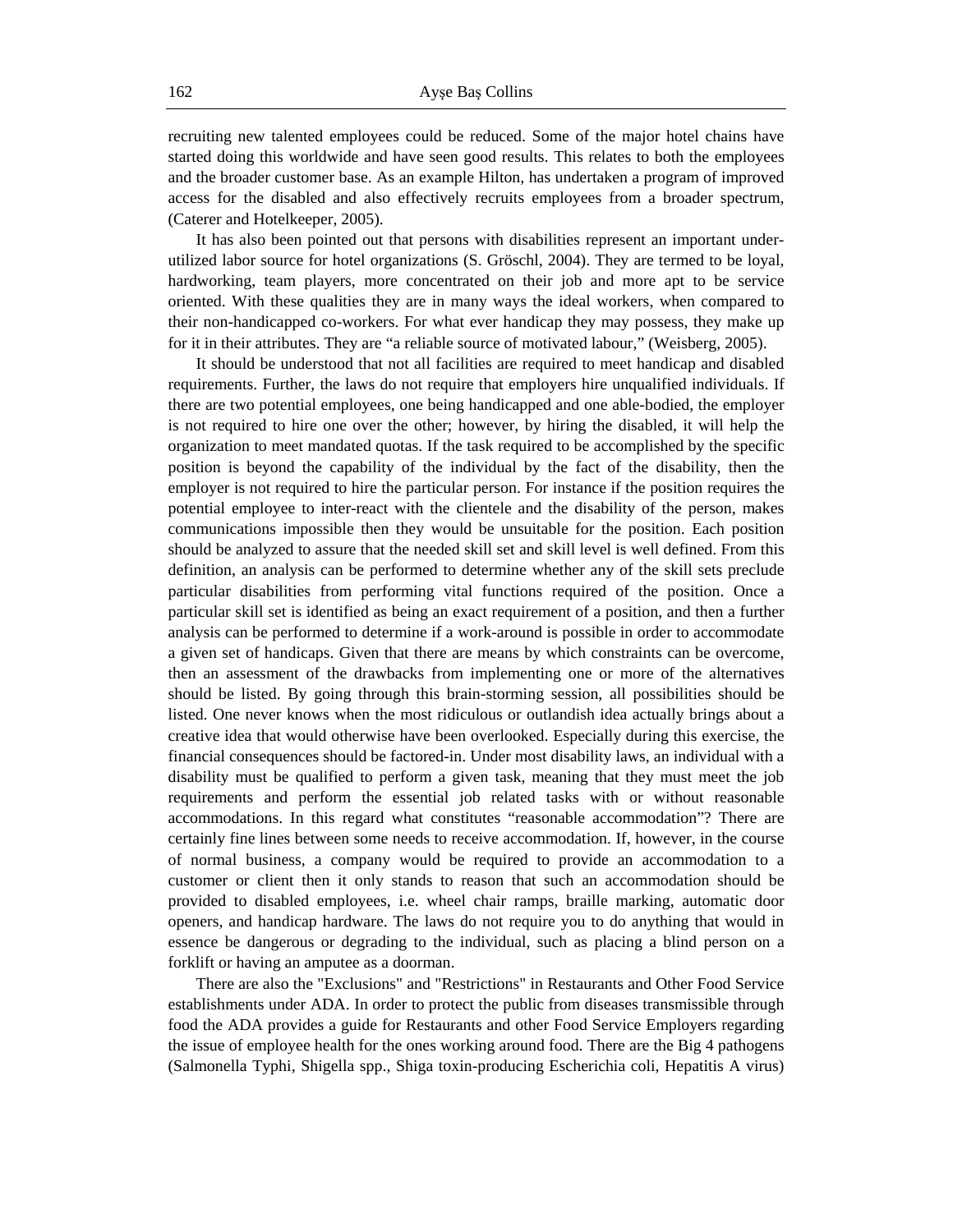addressed by FDA Food Code. Those 4 pathogens and a list of infectious and communicable diseases are to be published by the Centers for Disease Control and Prevention (CDC). Symptoms of gastrointestinal illness such as diarrhea, vomiting and fever are also included in the FDA Food Code. Employers must follow the Restrictions and Exclusions in the document "How to comply with the Americans with Disabilities Act: A Guide for Restaurants and Other Food Service Employers" (http://www.eeoc.gov/facts/restaurant\_guide.html).

Even the law establishes statutory limits on the application of the hiring quotas; especially small businesses may or may not have to comply with the disability laws. Businesses with less than a specified number of employees (in most instances 15) are not covered by the employment provisions. Again, even employers in many instances don't have to provide reasonable accommodation, if that accommodation would cause an employer "undue hardship." In this instance an "Undue hardship is defined as an action requiring significant difficulty or expense when considered in light of factors such as an organization's size, financial resources and the nature and structure of its operation."

# **Hiring Techniques**

The hiring and screening process for any entity (regardless of it being within the hotel industry or other industry) must take special steps to assure that it provides and equal employment opportunity to all applicants. It must also take affirmative actions to recruit from as broad a field as possible, thus assuring that it reaches out to as many groups, whether minority or disabled. In doing so, it will enhance its workforce and assure that by diversity it has in essence complied with the existing laws.

In order to do this, as stated above, the job description must be well defined and have been thought out to assure that there are no ambiguities within its definition and its explicit essential requirement. During the recruitment stage, this description should be set out to all of the applicants, in the same terms. The institution can not change the terms based on a case by case basis.

The ADA (http://www.eeoc.gov/facts/restaurant\_guide.html) lets the employer hire the most qualified person for the job, regardless of disability.

To be qualified, a person with a disability must:

- equirely interest iob-related requirements (such as having the required education, experience, skills or licenses) and
- be able to perform the job's "essential functions" (that is, the duties that are central to the job) with or without a reasonable accommodation.

During position interviews there must be distinctions between permissible and discriminatory questions. The interviewers must at all times be sensitive to questions which may be termed "disability related". These questions are those which specifically elicit information regarding a person's health or physical condition, which could be construed to eliminate them from being considered for a position. Questions should have many possible responses, not just responses which apply to a disability. It can at some times seem that the interviewer is walking a tightrope. It should further be noted that an organization can not even ask for a person to be subjected to a medical examination until after a conditional job offer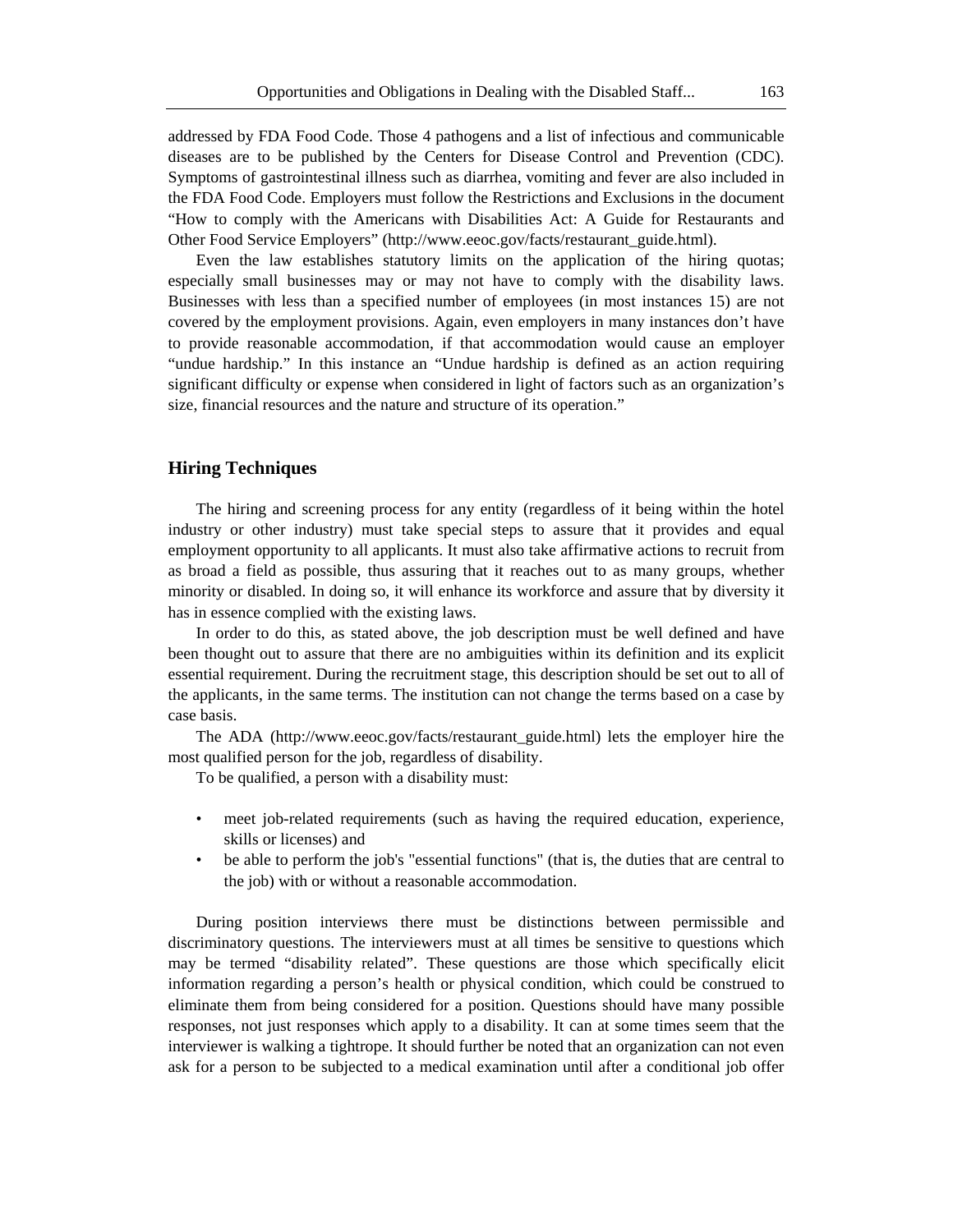has been made to an applicant. After such an offer has been made, disability questions can be raised, however, it should be noted that at this point the employer has made a determination that the applicant will be able to fulfil the needs of the position. It is now up to the applicant to make his/her own assessment of being able to meet all of the needs of the position based on their own knowledge of their abilities, certainly taking into account any disabilities. Likewise beyond this point the employer may require a physical examination (provided that it is conducted for all applicants for such positions) and raise issues certainly regarding any potential impairment to performance. At all times medical information regarding either applicants or employees is of a private nature and of a confidential nature.

During any point within the interview the applicant may ask that reasonable accommodation be made by the employer in order that the applicant can perform the needs of the position. The employer may also after the offer has been made ask if the employee needs reasonable accommodation due to the fact that there is an (1) obvious disability, (2) the applicant has a latent condition which he has made the employer aware of and/or (3) the applicant has made a direct request for accommodation.

The employer needs to state specifically the attendance requirements that are expected for the position for which the applicant has applied. Then should the applicant states that he/she will need time off for medical reasons, the employer has the right to ask the nature of the reason for the person being off and their previous absenteeism from a previous job. You, however, cannot ask an applicant how many days an applicant was sick.

Other items which can be ask, that may or may not apply to a disability are the use of drugs, drinking habits (you, however, cannot imply that they suffer from alcoholism), criminal records and licenses and certifications. These subjects can be asked provided that they do not infer a disability.

When considering those subjects that are taboo, the interviewer cannot come straight out and ask whether an applicant is disabled or whether they require reasonable accommodation in order to fulfil the requirement of the position for which they have applied. Any question which is explicit and would require the applicant to state that they had a disability and thus prejudice their position in being equally employed.

You may not ask an applicant how many days they were sick or how many days of sick leave they took over the previous year. This in essence would point to the fact that they had a disability or chronic ailments and would thereby prejudice their selection, regardless of their ability to perform the works for which they are applying.

The interviewer should not ask whether the person is capable of performing normal day to day activities such as being able to walk or lift or even just standing. By doing so, again, this would prejudice against the applicant regarding his ability to perform the position for which they had applied. Likewise, the applicant cannot be asked regarding worker's compensation history, or social programs which they have drawn from. Nor may you ask the applicant any question regarding health related history of themselves or their family members, alive or deceased. They cannot be asked regarding any legal use of drugs or medication or treatments which they may have received. Questions of this nature would raise question as to ones potential for health impairment or disability which would also prejudice against the applicant being hired.

This line of questioning may not be pursued to third parties such as previous employers or references. Items which apply to health may only be undertaken as explained above. As a note of caution, it is also discrimination not to hire a person who has a disabled person in their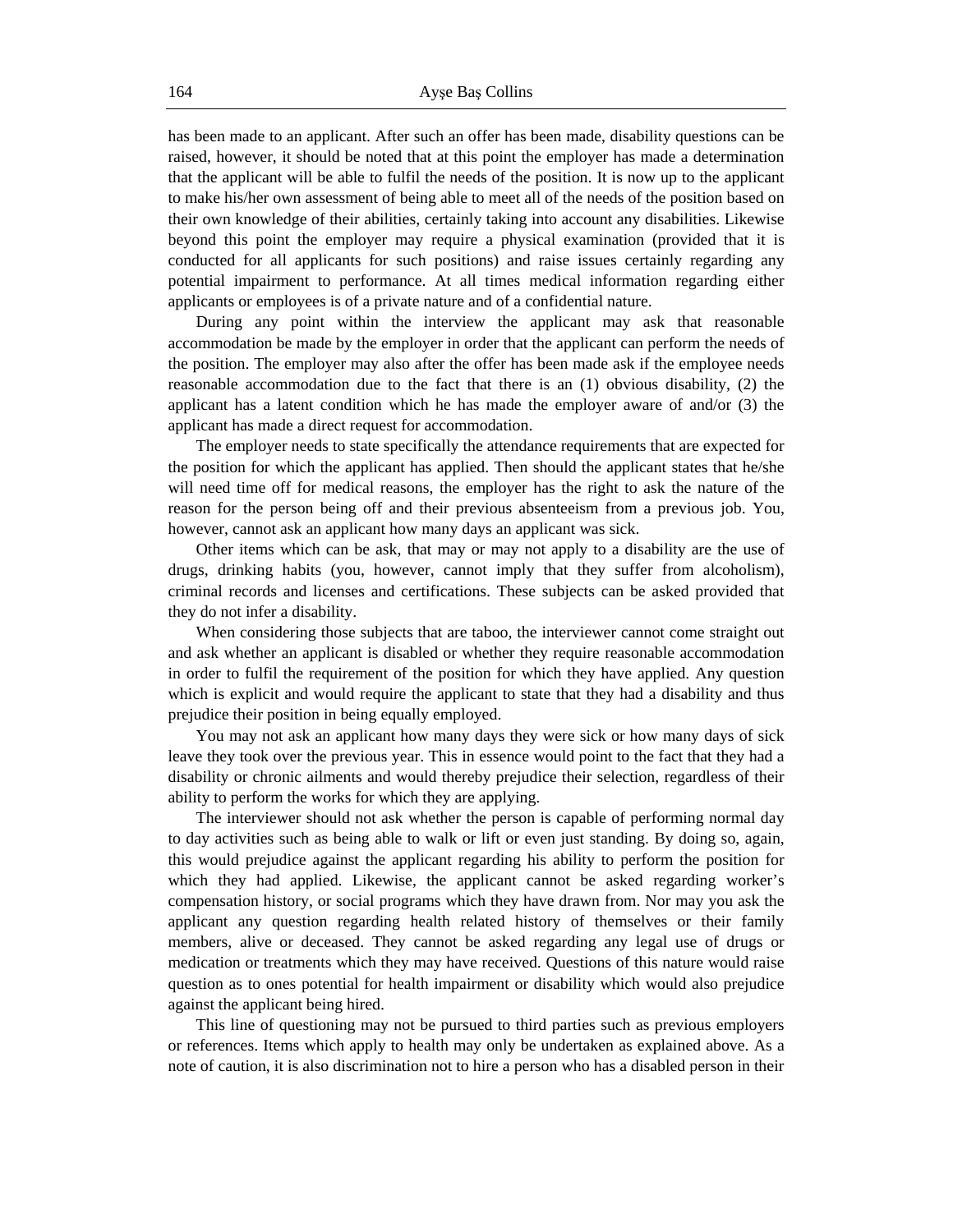care (generally family) and the same line of questions which apply to those disabled apply. The hotel might think that by the fact that the applicant has a disabled person in their family they will have to have more time off for the care of such an individual. If the applicant meets all of the requirements set out to perform the job, then the mere fact of a disability can not be used as an excuse for not hiring that individual.

Again, it is vital that the institution set out a job description, which defines the essential needs of the specific job and set these out in writing. You should not list marginal or superficial needs in the job description. By over doing a description in this regard, many courts have found this a proof of bad-faith on the part of the employer (Perry, 1994).

#### **Accessibility and Accommodation**

Why does the hospitality industry need to be concerned about accessibility? In essence, there are three prime reasons, that being (a) there is a moral obligation; civilized societies have an obligation to remove barriers which prevent disabled access if no more than the fact that it is the right thing to do, (b) the disabled employees and clients represent a considerable business potential (from the standpoint of good employees, but also that they wield a considerable financial spending power), and, lastly, as societies face their moral obligations, there will be laws to require the business entity to provide accessibility (Springer, 2001). It should also be noted that certain government agencies are now offering incentives for the hiring of the disabled, in that they will subsidized the purchase of certain equipment which enhance or make possible their performance. These incentives can take the form of direct grants or tax write-offs. It is no longer a burden in hiring the disabled. In fact there are more reasons for their inclusion in the work force than are draw backs.

By including the disabled, it builds up the individual's personal esteem, allows them to become more self-sufficient and provides them an environment by which they can succeed (NRN Editorial, 2006).

Accommodation addresses another aspect of the disabled person's dilemma in obtaining gainful employment. By providing a means to supplement or overcome or negate the disabled person's inability to meet a certain aspect of their handicap. Providing accommodations for people with disabilities is expensive. Statistics show that the majority of workers with disabilities do not need accommodations in order to perform their assigned jobs. The U.S. Department of Labor's Office of Disability Employment Policy, estimates that 66% of accommodations requires less than \$500. Many of the cases cost nothing at all, but are just a change in methodology.

Unqualified applicants are not being discriminated against under the disability laws if they are not hired, so long as they cannot perform the essential functions of the position for which they are applying, with or without reasonable accommodations.

## **Confidentiality**

When it comes to the privacy of conditions which relate to a persons disability, laws in general protect the rights of the disabled. In general terms, only supervisors and managers may be told about accommodations which are required in order for the employee to perform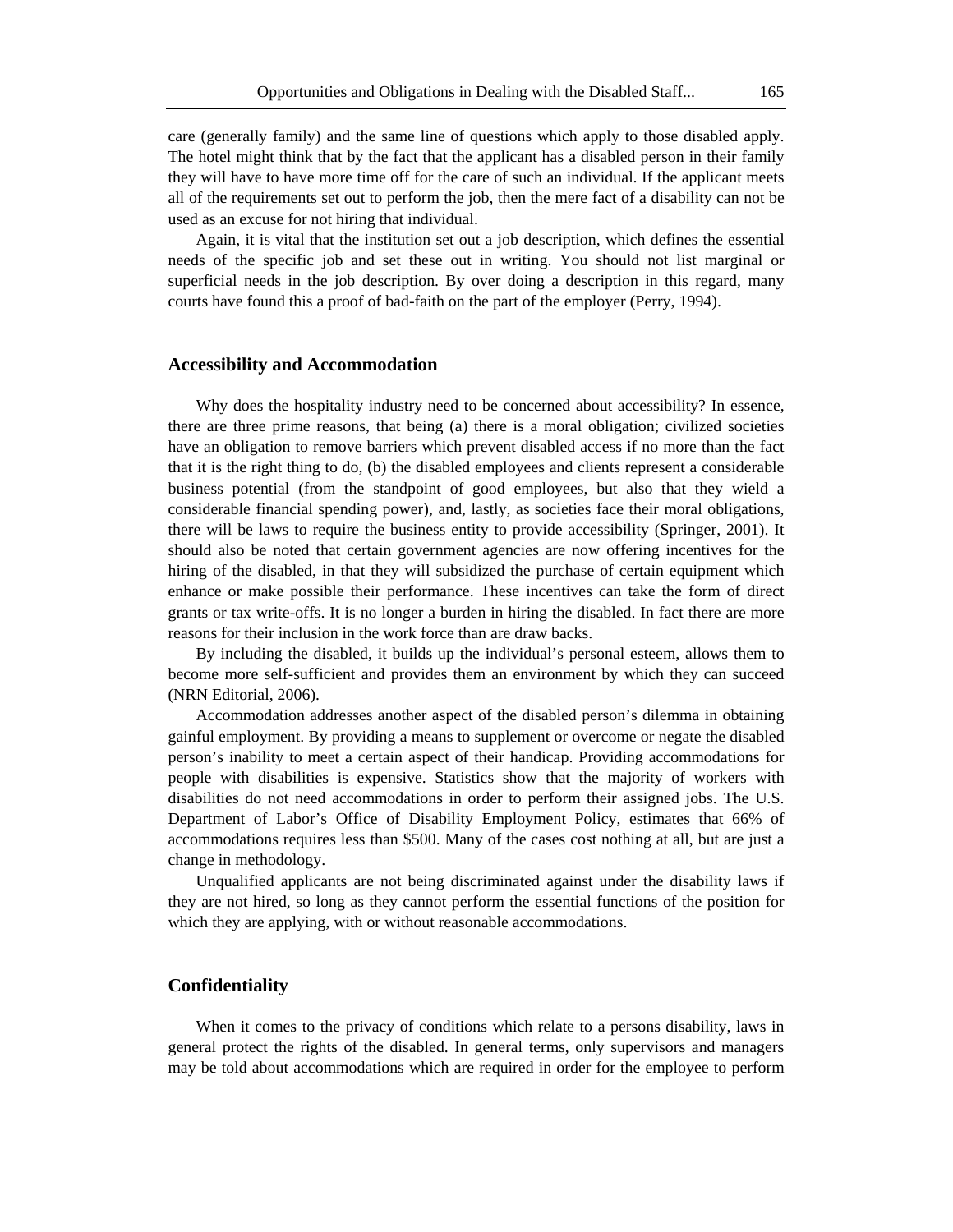his or her job. This includes any restrictions which apply to their work conditions and duties which they may not be able to perform. From the practical standpoint, certainly their fellow employees will become aware of the accommodations, but from the standpoint of the reasoning for the accommodation, that information is confidential and at the discretion of the disabled to share such information.

Likewise, first aid and safety staff members may be informed of any condition which might have to be taken into account in an emergency situation. They are as well restricted to share this information with any other individual, unless required to administer health care or removal from an emergency condition.

The hotel may be required to relinquish information regarding a person's disability to government officials who are dealing with compliance with meeting disability requirements. The hotel may also be required to provide information to government agencies that deal with worker's compensation and insurance carriers depending on governmental regulations. When dealing with this sort of matter it would be advisable to consult with the hotels law counsel.

The last consideration in regards to confidentiality is the storage of this sensitive data. Records regarding an employee's medical conditions cannot be maintained in the employees personnel file. Sick leave and requests for unspecified leaves are the exception to this case. They may be kept in personnel records. All other files, notes, doctor's reports, interview notes and medical leave requests must be kept separate in an area which has limited access to manger or above. They may not be introduced as grounds for dismissal once a person has been hired. They in essence are for information purposes only.

Many of the positions offered to the disabled, especially those with mental disabilities has been relegated to behind the scenes, such as in the kitchen, in the stock room or on the loading dock, never at the "Front of the House" (Steintrager, 2001). Given proper training and supervision, the disabled can be an asset in many positions that come in direct contact with the clientele. It is only now being implemented and given a chance, these employees appear to serve as dedicated hard workers. It is agreed that strong job coaches and employment specialists are needed assure the proper placement is achieved, but by following up on these new trends, both hotel and disabled persons benefit in a positive way.

# **Termination of the Disabled**

Termination of any employee is a difficult task and has to be performed under only the proper conditions. It should be noted that termination for lack of work, theft, conviction of an offence which reflects on the hotel and misconduct are all grounds for dismissal so long as they are being applied in a like manner through out the hotel. The termination may not be in any way related to the disability. However, this is not always the case, if for instance, the employee's disability poses a direct threat health and safety of either himself, or any other employee or guests, or to the workplace itself, then the hotel may find it necessary to discharge the disabled person. A disabled person may be terminated if after assuming a position it is determined that in fact they are unable to perform the essential requirements of the position for which they were hired, with or without a reasonable accommodation.

In the hospitality industry behaviour is of the utmost importance. Disability does not constitute an excuse for not performing a job's essential tasks and, likewise, conduct standards are required of all of the employees. Conduct standards are common among all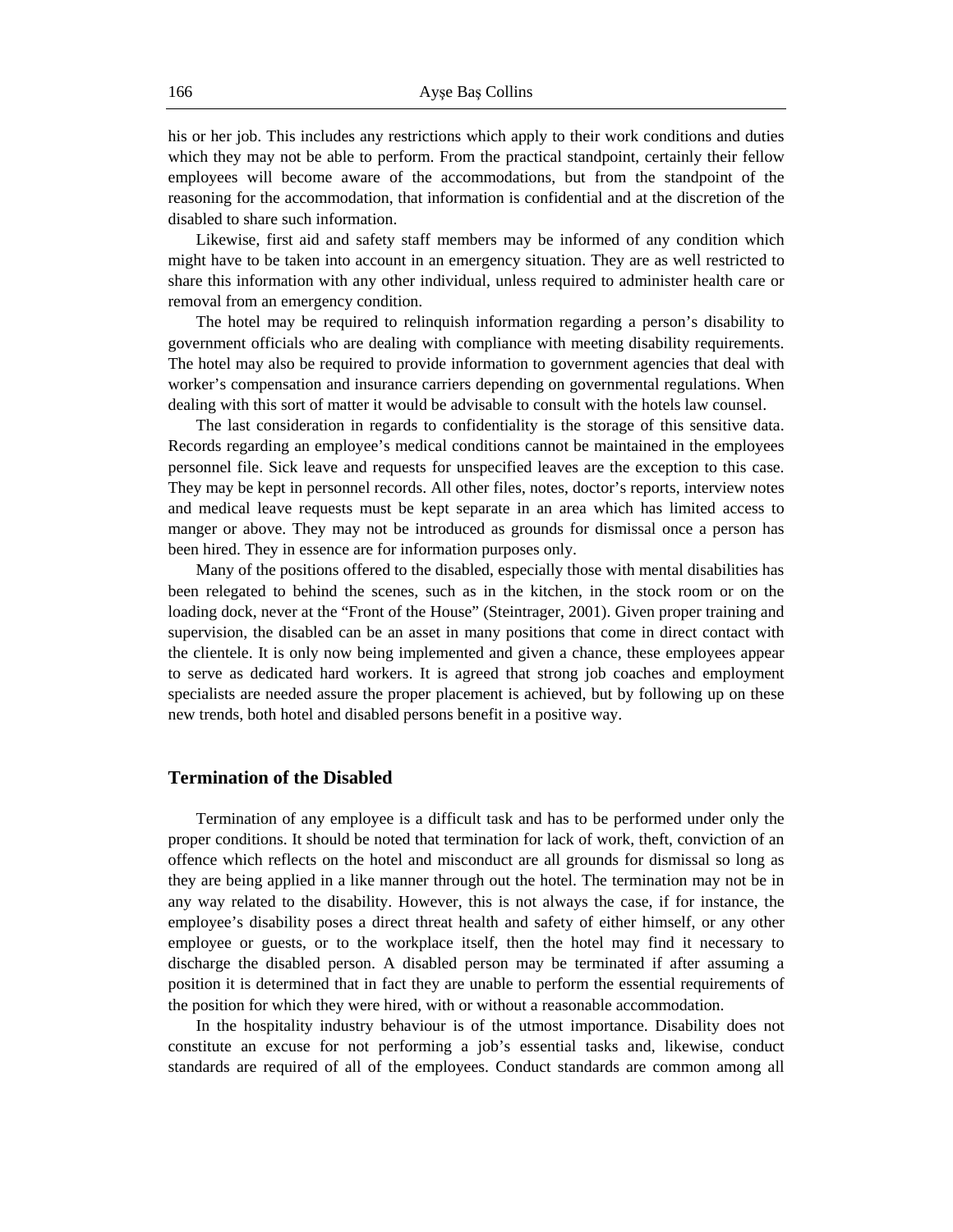employees and the failure to abide by these requirements can be a reason for termination regardless of which employee violates these requirements. This includes getting along with fellow employees, guests and supervisors and this forms a part of a legitimate job requirement. Termination is appropriate so long as the standard is applied common throughout the organization.

# **PART II: DISABLED GUESTS IN HOSPITALITY INDUSTRY**

## **Challenges in 21st Century Hospitality**

With the  $21<sup>ST</sup>$  Century just starting, there are many challenges. Some that can be meet and some that are beyond our reach. In hotel management one such challenge is to make our facilities and our services all inclusive and accessible for ALL, including those of us with disabilities. "WHY"? Among various reasons, it is a moral obligation; secondly, it's governmental policy and, moreover, it's a legal requirement; but it makes good business sense to not turn away customers, regardless of them being able body or disabled.

It's makes for good business first of all because Tourism and Travel Industry itself is a big market, yet this is also a big portion of that market. According to World Travel and Tourism Council (WTTC) report (2006), worldwide in 2006, it is expected to post US \$6,477 billion of economic activity (Total Demand) and it is forecast to grow to US \$12,119 billion by 2016. Moreover, in 2006, the Travel and Tourism Industry should contribute 3.6% to worldwide GDP. The broader Travel and Tourism Economy should contribute 10.3% to world GDP in 2006. Lastly, Travel and Tourism is a high-growth industry, which is forecast to increase its total economic activity by 4.2% per annum worldwide in real terms over the next ten years. Secondly, because apart from the direct benefit of being able to cater to a large populous of disabled people, it should be remembered that if you fail to meet the needs of one disabled customer you are invariably also turning away the business of their family, friends and perhaps even their working colleagues. Prager, J. H. (1999) in his article in the Wall Street Journal call the disabilities as the "Next Consumer Niche".

Increasingly, consumers expect companies to have a deeper commitment to the disabled. Urban Miyares, the president of the San Diego-based Disabled Businesspersons Association stays at the Marriott Hotels chain "because they hire people with disabilities." The Marriott chain consistently supports the inclusion and employment of people with disabilities. Invariable, the Marriott Foundation for People with Disabilities a organization sponsored by Marriott promotes the employment of young people with disabilities. They point out that 87% of the students they've placed with over 900 employers have been offered continued employment, as stated by Mark Donovan, the executive director of the program (Digh, P, 1998).

When considering the reasons for making facilities accessible we should consider the reasons one by one. We may well find that we can not afford not to perform this exercise. Take the moral obligation; let's say that, barring the other reasons, that we don't have to look after our disabled. This is to say that we feel no emphathy for the disabled. We all stand a one in five chance of becoming disabled in one way or another through out our life. This does not take into account disabilities which come about with old age. When factored in the odds are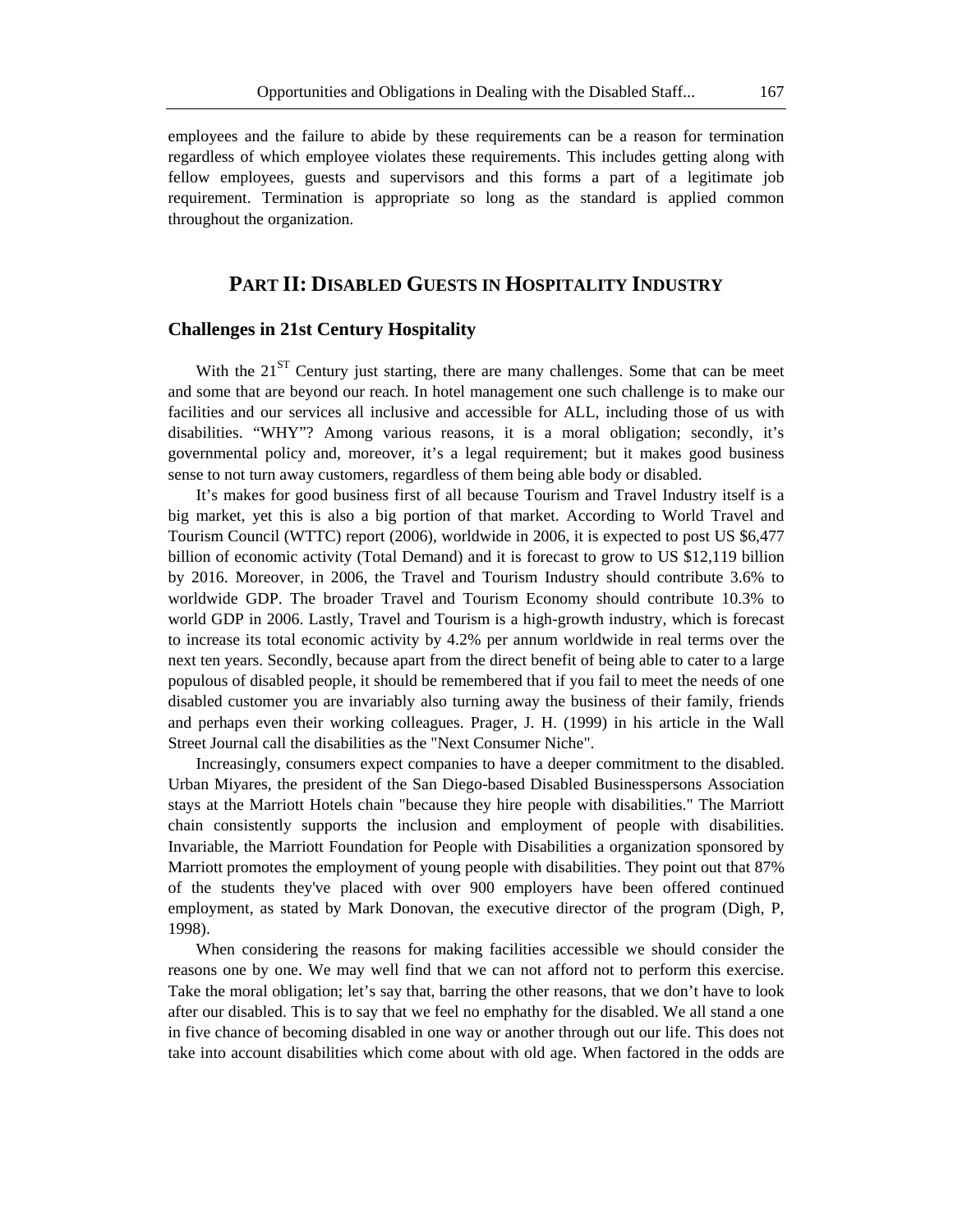considerable that you will experience an ailment that would place you into this category. For instance in the US the elderly comprise approximately 12% of the population, yet they make up 34% of the disabled and 43% of those have a serious disability. The disabled, likewise, carry major financial buying power. One quarter of the Americans over 50 years or older control one half of the US buying power and three-fourths of its assets. They also represent a major users of the hotels in the US. Many people in these groups are not tied to school holidays or weekends for their holiday-taking. They can easily alleviate the problem of seasonality in the tourism business, in that they can adjust their holidays accordingly.

This is, likewise, the same through out the world. For example, there are at least 8.5 million disabled people in the UK alone, with an annual spending power of over £40 billion. Of these, at least 2.5 million travel regularly, but twice that many do not travel because the facilities are available to accommodate them.

It is, therefore, in our own interest that all facilities be made accessible. One's age catches up with all individuals and this is a group which constitutes a market that cannot be ignored.

## **Applications of Laws and Policies**

Government policy and legal requirement go hand in hand in that Government policy eventually translates into law. The current trend of government tends to point to the fact that most countries will have a policy which protects the rights of the disabled. It can be envisioned that these policies will tend to be expanded to cover most aspects of the hotel industry. When policy becomes defined into law, then as a business entity, you will have no choice but to comply with the requirements. This is currently the case in most countries now involved with tourism. It therefore, behooves us as professionals to become familiar with the current requirements for accessibility and equal opportunity with regards to disability.

In most countries it is illegal to refuse to serve anyone on the basis that they are disabled or even appear to be disabled. Likewise, the service that the hotel provides must be of equal quality for the disabled when compared to that provided the non-disabled. There also cannot be a difference made in charges applied to the disabled versus the non-disabled guest.

The American Disability Act (ADA) which officially took effect in 1990 makes it unlawful to discriminate against the disabled by providing them any service of lesser standard than that of able-bodied people for any reasons that relates solely to their disability. Moreover, a service provider must undertake reasonable adjustments within their establishment in order to accommodate the disabled. This can take the form of either a facility change or a service rendered change.

The U.S. Department of Justice makes ADA materials and literature readily available and free of charge. The ADA Title III Technical Assistance Manual (1993) can be obtained at (http://www.usdoj.gov/crt/ada/publicat.htm) and includes all current requirements that cover Public Accommodations and Commercial Facilities. All operators are encouraged to acquire a copy of this manual for reference purposes, if nothing else.

According to this document in restaurants, especially those located in a hotel, all dining areas that is open to the general public must have five percent of their fixed tables (but not less than one) accessible to the disabled. The raised and sunken dining areas should be accessible, however, inaccessible mezzanines do not fall under this requirement under certain circumstances. There are specified requirements for counters and bars, access aisles, food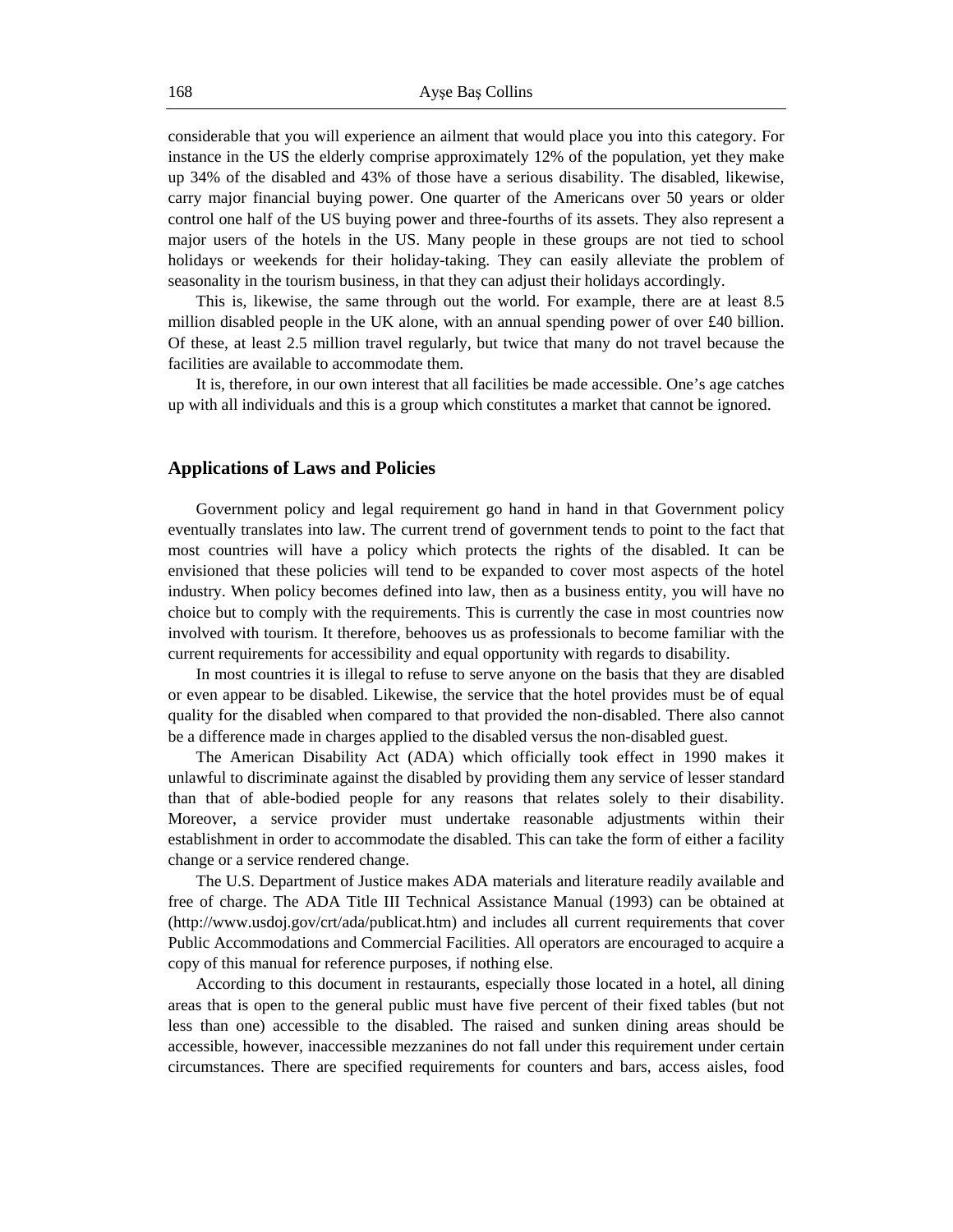service lines, tableware and condiment areas, raised speaker's platforms, and even vending machine areas. The manual is a comprehensive guide for disabled accessibility.

When considering the total number of rooms that are set aside for the disabled and are fitted out accordingly, 4% of the first 100 rooms and approximately 2% of rooms in excess of 100 must be accessible to persons with mobility impairments. They also have requirements for persons with hearing impairments (i.e., contain visual alarms, visual notification devices, volume-control telephones, and an accessible electrical outlet for a text telephone). In hotels with more than 50 rooms, an additional 1% of the rooms must be accessible rooms equipped with roll-in showers. Moreover, additional rooms must be accessible to persons with hearing impairments in the same percentages as above (i.e., 4% of the first 100 rooms and approximately 2% of rooms in excess of 100). There are special provisions for other disability requirements and it is highly advised to review your regional requirements.

In essence all hotels and restaurants are required to provide auxiliary aids and services to disabled customers. They are also required to modify their policies, practices and procedures to accommodate the disabled. This includes the policy for treatment of the disabled. The disabled must have access equal to that of the non-disabled. Though not yet a requirement, it can be envisioned that in the near future auxiliary aids consisting of induction loop system on a television in a common lounges so that the hard of hearing guests will have access these shared televisions.

Auxiliary service can even take on the need to serve the wheel chaired person breakfast in the room, should they not be able to access common dining rooms, especially if they are not physically able to be accessed by the disabled.

It is the responsibility of the Hotel management to assure that their personnel are fully aware of the provisions of the particular national laws or codes that apply to their establishment. It is also the responsibility of the Hotel management to assure that the facility fully meets the requirements of accessibility of the disabled. As an example, most hotels have a "no dog" policy regardless of the situation. Those blind that rely on guide dogs for their mobility may well have to be accommodated in the future with rooms set aside solely for this purpose. The whole situation needs to be thought out, with all of the implications. It even brings up the cleaning up of rooms or special furnishing. It can be envisioned that the room could potentially be given to a person with asthma after a dog had been in the room and could have a reaction to the fact. Care and thought needs to be given to these matters.

This also leads into the fact that the blind tend to remember where they have placed their belongings. When housekeeping takes care of a room they tend to tidy the area. The service staff must be sensitive to the needs to place things back in the same position that they were found to assure that the blind person can find their possessions.

The passage of the ADA in 1990, outlawing discrimination against people with disabilities, was a turning point. Many companies became compliant quickly and reaped the benefits of hiring workers with disabilities which far outweighed the costs. Many of the participants such as Pizza Hut, Inc.'s Jobs Plus™ Program championed the hiring of people with mental disabilities. By doing so their turnover rate dropped to only 20%, as compared to 150% turnover rate among similar organizations that use only non-disabled employees. After Carolina Fine Snacks in Greensboro, NC, began hiring people with disabilities in 1988, absenteeism dropped from 20% to less than 5%, and tardiness dropped from 30% of staff to zero (Digh, P, 1998). These are impressive numbers and they are representative of those establishments which followed suite.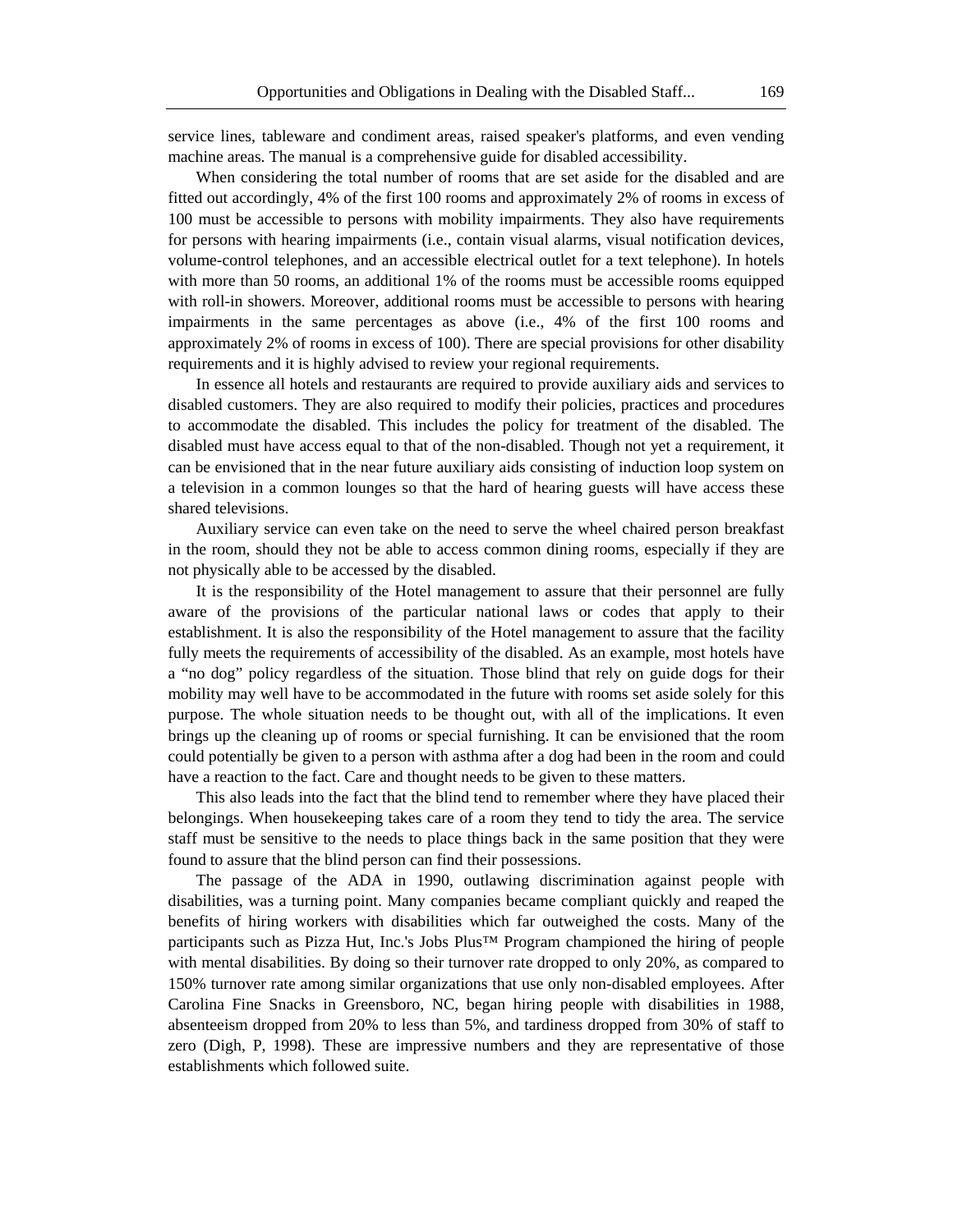# **Examples of Prohibited Discrimination in the Hospitality Industry**

By far the most common violation of the ADA is the lack of physical access for the disabled. This applies to those people confined to wheelchairs, those with walkers and canes. A barrier-free design of new buildings is a requirement and is now enforced by permit departments through out many countries. Prior to the construction permit is issued the design must be reviewed and approved. Even during the construction building inspectors visit the premises to assure compliance. Many older structures remain less accessible for persons with mobility disabilities, but this does not deter the application of the ADA requirements. When a modification is made to the existing structure that requires a building code, the building code department may well place a requirement that certain aspects of the ADA be implemented in order to obtain the building permit. This could easily take the correction of the addition of a ramp to the building entrance, widening of entrances that are too narrow, the addition of doors that automatically open, lowering of counters that are too high, correction of seating to allow access for a wheelchair, and even the relocation of washrooms to a more accessible area. It behooves a hotel owner of an older structure to consider upgrading their facility before they are faced with a building department refusing to issue a building permit or at least including these upgrades during your next remodel.

Possible one of the disabilities that is least accommodated in the hospitality industry is that of the hearing impaired. It should be noted that even the background music of many establishments is too loud that it prevents the use of hearing aids. Likewise, when checking out of restaurants or the front desks of hotels the cash register does not have visual disply which would permit the hearing impaired to see the amount of the check. Granted these are things that are not thought of, however, they present real problems for those that are faced with hearing disabilities.

Persons with a visual impairment often find their needs are not accommodated as well. This can take on such things as poorly lit signage, small or light printing on menus or in pamphlets that is difficult to read, even the absence of Braille or raised lettering on washroom doors and in elevators prove to be major impediments to the blind getting around within a building.. These are small things but are often encountered in the hospitality industry.

As mentioned above those People who depend upon the assistive of guide dogs to help with everyday activities find that some restaurant and hotel operators are reluctant to provide them with service. Common examples include being told that there are no tables or rooms available when in fact they are available, and being placed in an obscure seat or room when better ones are available and are being offered to the non-disabled.

# **What Are the Examples of Reasonable Adjustments?**

In essence the law dictates that the hotel service provider take reasonable steps to avoid physical barriers which do not afford the disabled access and use of the premises. This means that in new establishments, elevators for the upper levels are an absolute must. Other levels of the facility may be accessed by ramps of a specified incline. Further, a specified number of rooms are required to be fitted with handicap hardware, especially in the restrooms. Likewise,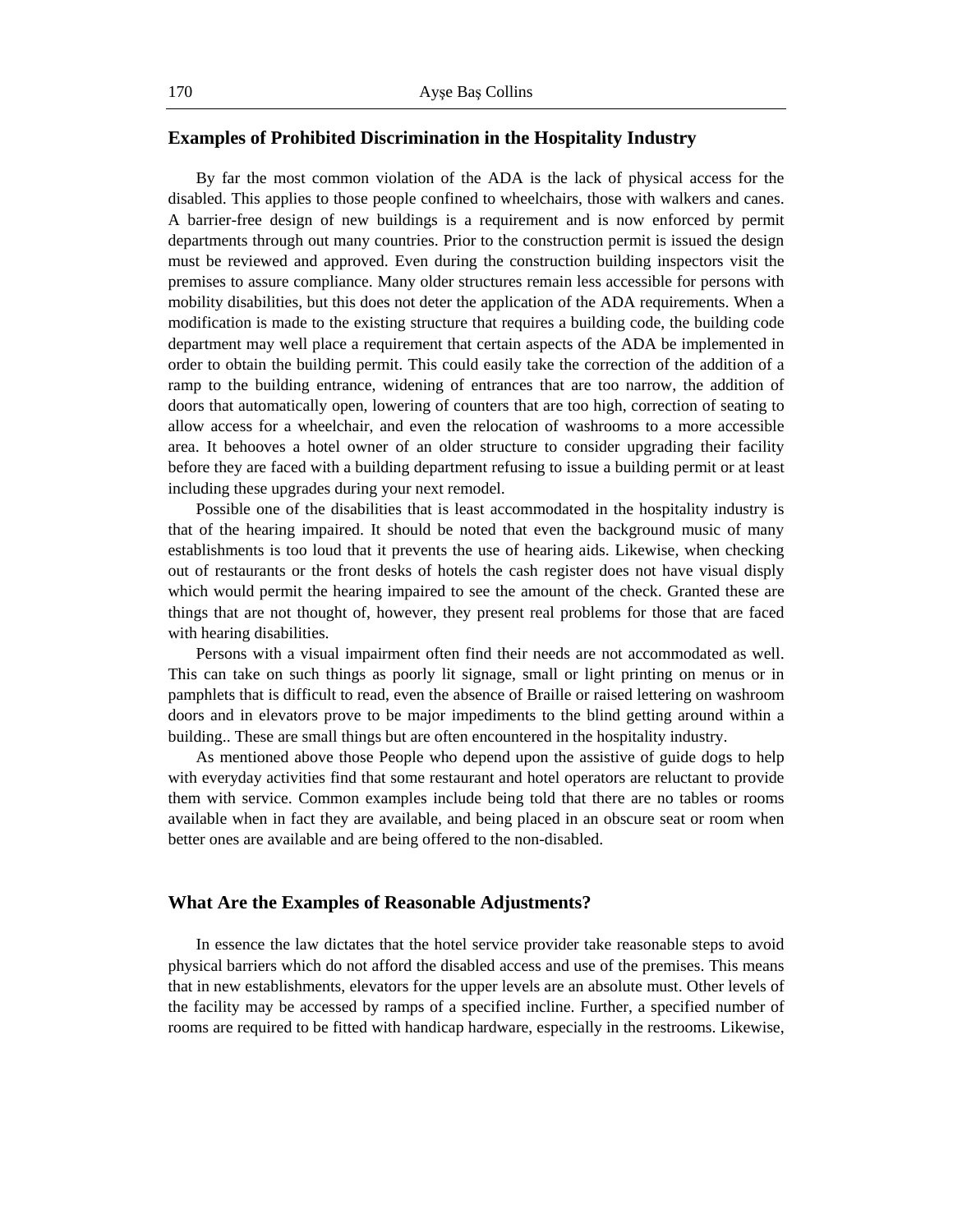public toilets must have at least one stall fitted for the disabled. Most recent laws expect the operator to make "reasonable adjustments" so that they meet the needs of the disabled.

When determining the extent of reasonable, there are a number of factors that must be taken into account. The organization itself must be the first determining factor and related generally to financial capabilities, human and physical resources, the structure of the organization (major hotel chain or small private owner). An international hotel chain is placed in a different category from small local hotel and, likewise, an even smaller motel, to even a bed and breakfast. The requirements are the same, but the application is different. This does in no way mean that small businesses are exempt from provision of the law. However, the law does recognize that different methods apply based on the size and type of business.

If in fact the hotel has thought out how they can offer the disabled a comparable service, that in essence provide a method acceptable to the disabled then, in very general terms, they have met the intent of the law. This is not to say that we can ignore specific provisions. In most instances it is far more cost effective to comply with the letter of the law and follow guide lines.

It is not the intent of this text to provide legal advice and the individual should, once in the sector, consult with the organizations legal counsel on a specific case by case basis. However, we should note that the interpretation of the word "reasonable" is a grey subject and is open to discussion. Hotels should be proactive in anticipating the needs of their guests, especially those that are disabled. It would be highly advisable to consider the requests of the disabled that are current guests, in that they may well mirror the needs of other future guests.

# **Examples of Discriminative Treatments in Hospitality Industry**

Despite the governmental policies, the laws, public awareness and moral obligations, unfortunately, there, still, are common discriminative treatments in hospitality industry. Following are some of the examples (Human Rights in the Hospitality Industry, 2006)

Refusing to rent hotel rooms based on a disabled characteristics: a hotel operator refuses to rent a room based on a person's disability. Some examples of this discrimination are:

- refusing to rent a room based on the excuse that the hotel is fully occupied when in fact that it is not fully booked;
- requiring hotel guests to pay a higher deposit than other guests;
- quoting a higher room rate based on the fact of a guest's disabled characteristics;

Requiring a guest to vacate a hotel room on the assumption that he or she was responsible for a disturbance in the hotel, solely based on his or her disabled characteristics;

Rejecting or offering an inferior level of service in restaurants based on mental or physical disability: The most common examples of such discriminatory treatment

• refusing to seat a customer with a mental or physical disability during busy periods of the day;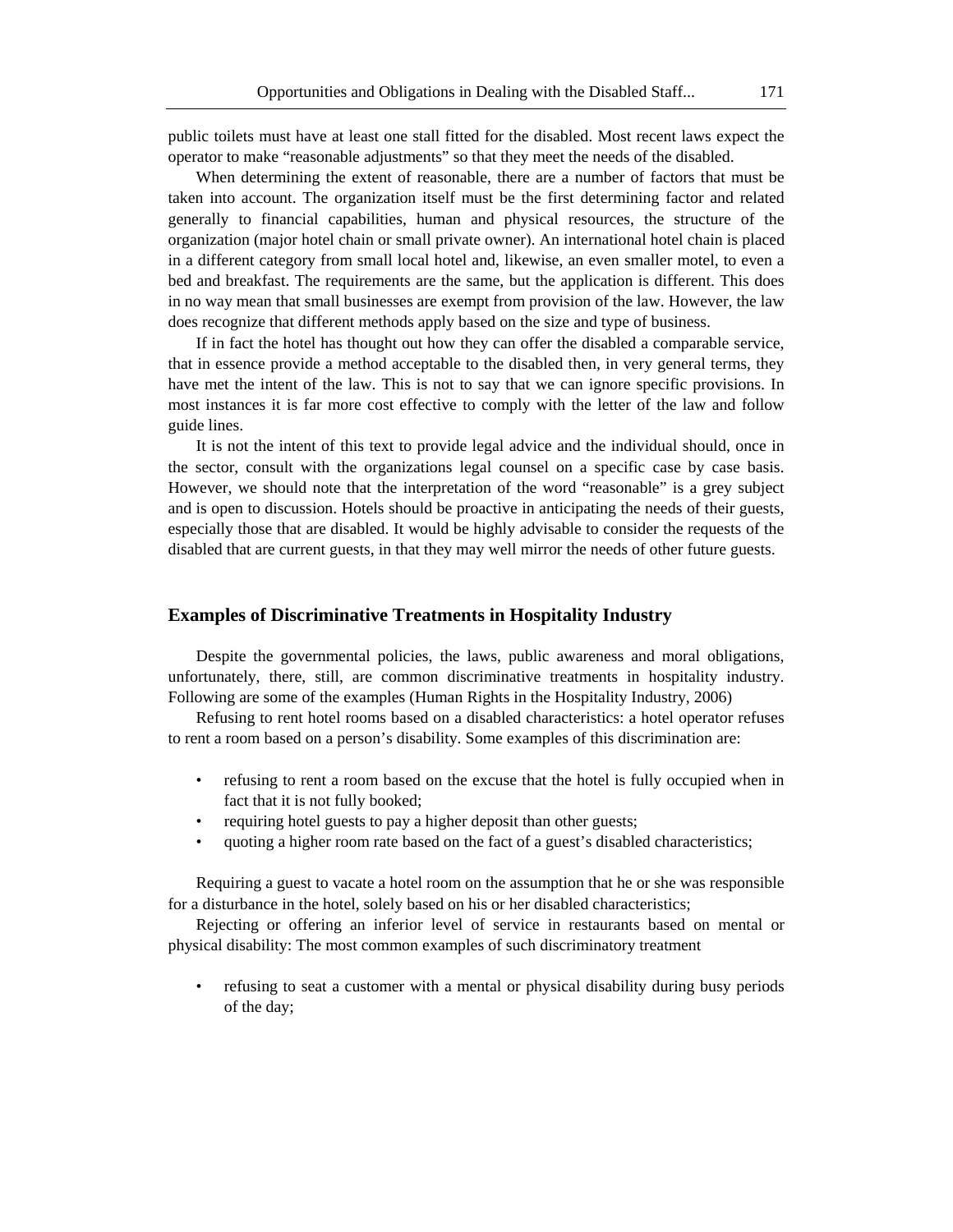- asking a customer with mental or physical disabilities to leave the restaurant after spending a set period of time in the restaurant, while not making the same demand of other customers;
- asking a customer with mental or physical disabilities to make a minimum purchase, while not making the same demand of other customers;
- seating a customer with mental or physical disabilities at the back of the restaurant, next to the washrooms, when there is plenty of more desirable seating available.

# **Discrimination May Be Reasonable and Justifiable**

In some circumstances, discrimination is reasonable and justifiable. A service provider, for instance, may refuse to offer services to some people based on one or more disabled characteristics if that refusal is necessary for the provider to meet the objectives of its service.

- For example if a person is disrupting the quiet environment of a restaurant to the extent that other customers are being disturbed. However, the restaurant operator will need to show that the disabled customer was accommodated to equal extent until it became a situation that imposed an "undue hardship". Your placement of the disabled person at first was among all customers thus not showing discrimination and then in order not to disturb a majority of the customers that were at the adjacent tables you moved the disabled person to a more isolated location (again this may in fact place the disabled at the back of the restaurant). You have made a reasonable attempt to accommodate the disabled.
- Just because other customer's feel uncomfortable being around the disabled is not a sufficient reason for a restaurant operator to move or not seat a disabled person, this applies to all forms of disability. The mental disabled are protected from this form of discrimination. For example, it is not reasonable or justifiable to provide a different level of service to a person simply based on another customer's comments or requests. Perhaps, it should be handled by inviting the customer expressing displeasure to take the obscure table.
- On the other side of the coin the service provider's is required to ensure a safe environment for both employees and customers, to protect their establishment from damage. These obligations in the US are set out under the Gaming and Liquor Act (online at www.qp.gov.ab.ca/documents/Acts/G01.cfm?frm\_isbn=0779721373). For example, refusing to serve customers who are intoxicated. This could be construed to discriminate against persons with disabilities related to alcohol, but it is reasonable and justifiable to refuse to serve the person for the protection as stated above.

# **How Hospitality Industry Service Providers Can Deal with Human Rights Issues**

The subject of dealing with the disabled is an inevitable reality, and regardless of ones feeling on the matter it is a subject that must be dealt with. As a manager in the hospitality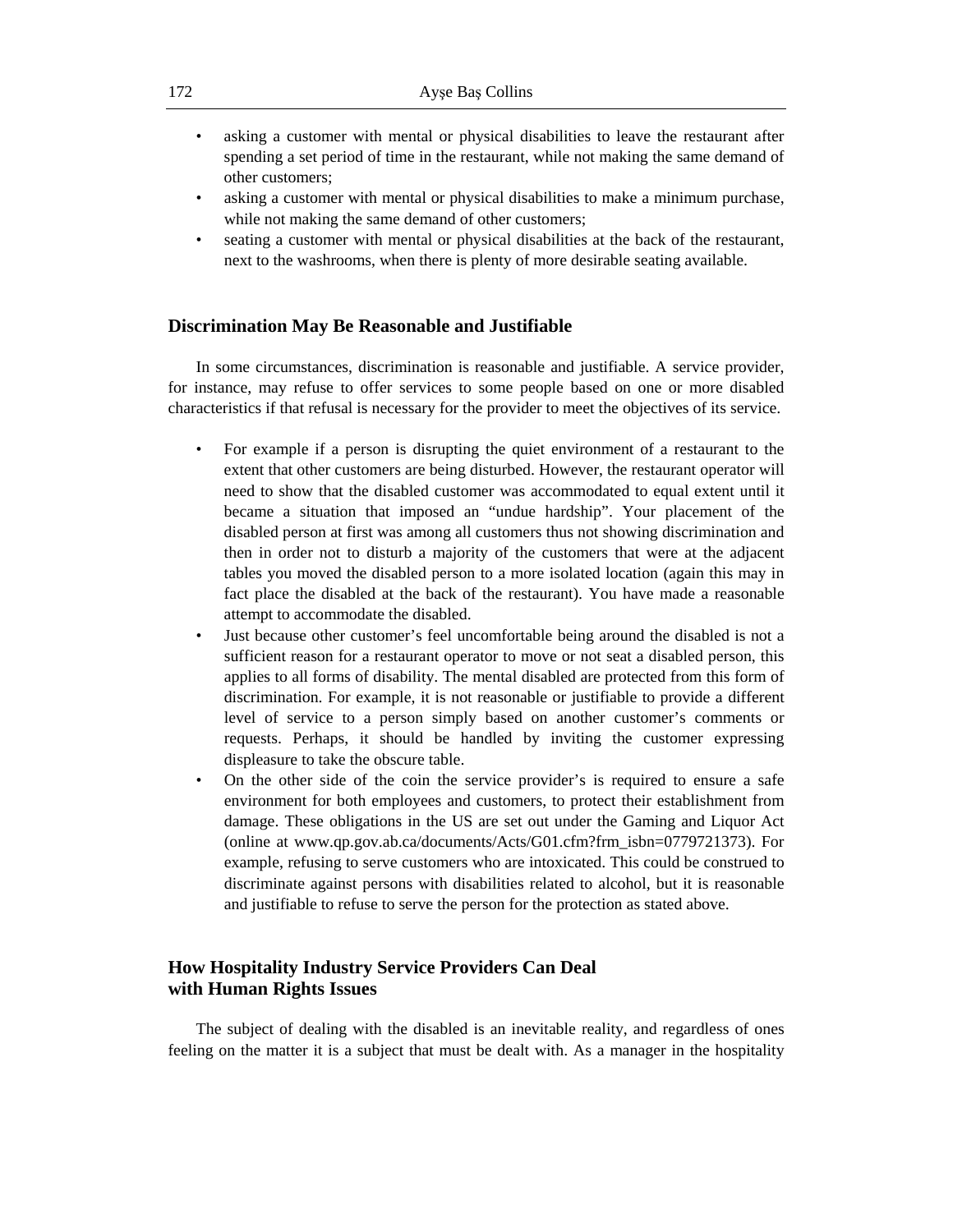industry there are great opportunities for those that do face up to the responsibilities. Hospitality establishments are at the front line of organizations that can become discrimination-free. If the correct decisions are taken at this point in time you can be assured to reap the benefits in even the short term.

Here are some thoughts and strategies to be considered:

- Your customers, clients, and guests should be treated fairly regardless of their position in life. The misfortunes of life should not stand in the way of people striving for self respect.
- Don't make assumptions about the disable's abilities or needs.
- Educate your staff regarding human rights legislation that prohibits discrimination and make them aware of their obligations.
- Promote organizational awareness of providing accessible services to all people regardless of their disabilities.
- Contact organizations dealing with the disabled in order to obtain help for in educational workshop or seminars on human rights in the hospitality industry. Assign a manager/staff member to be the contact for human rights issues.
- Perform a survey of your establishment to determine where it really stands for accessibility of the disabled.
- Identify policies which are in place that may restrict service.
- Interview and hire the disabled when they meet the needs of your establishment. Make accommodations which allow them to perform up to levels that are needed.

# **Augmented Case Law**

Human Rights Case Law is constantly evolving, based on cases that come before the courts and human rights tribunals. The following legal cases set important legal principles as well as standards for the hospitality industry in providing discrimination-free services.

For further information on this ever evolving subject we would advise reading some case studies. There is a wealth of knowledge on the internet but we would recommend you review the Freedom of Information/Privacy Act (FOIA) Branch of the Civil Rights Division, U.S. Department of Justice. They operate an electronic reading room which contains ADA documents that address recent court cases and settlements. Refer to the following: (http://www.usdoj.gov/crt/ada/settlemt.htm#anchor502508).

The following cases have been gleaned of the names of the complainant and the establishments for privacy, however, they come from are actual hearings and court cases.

# **Case 1**

A complaint was filed under title III of the Americans with Disabilities Act of 1990 ("ADA"), with the United States Department of Justice against a Restaurant Owner/Operator of a Restaurant in Virginia. The Department of Justice complaint alleged that on in 2003, a patron being led by a seeing eye dog was told to leave the Restaurant for no other reason than the fact that he had the dog. The court ruled that this was discriminatory under the Disabilities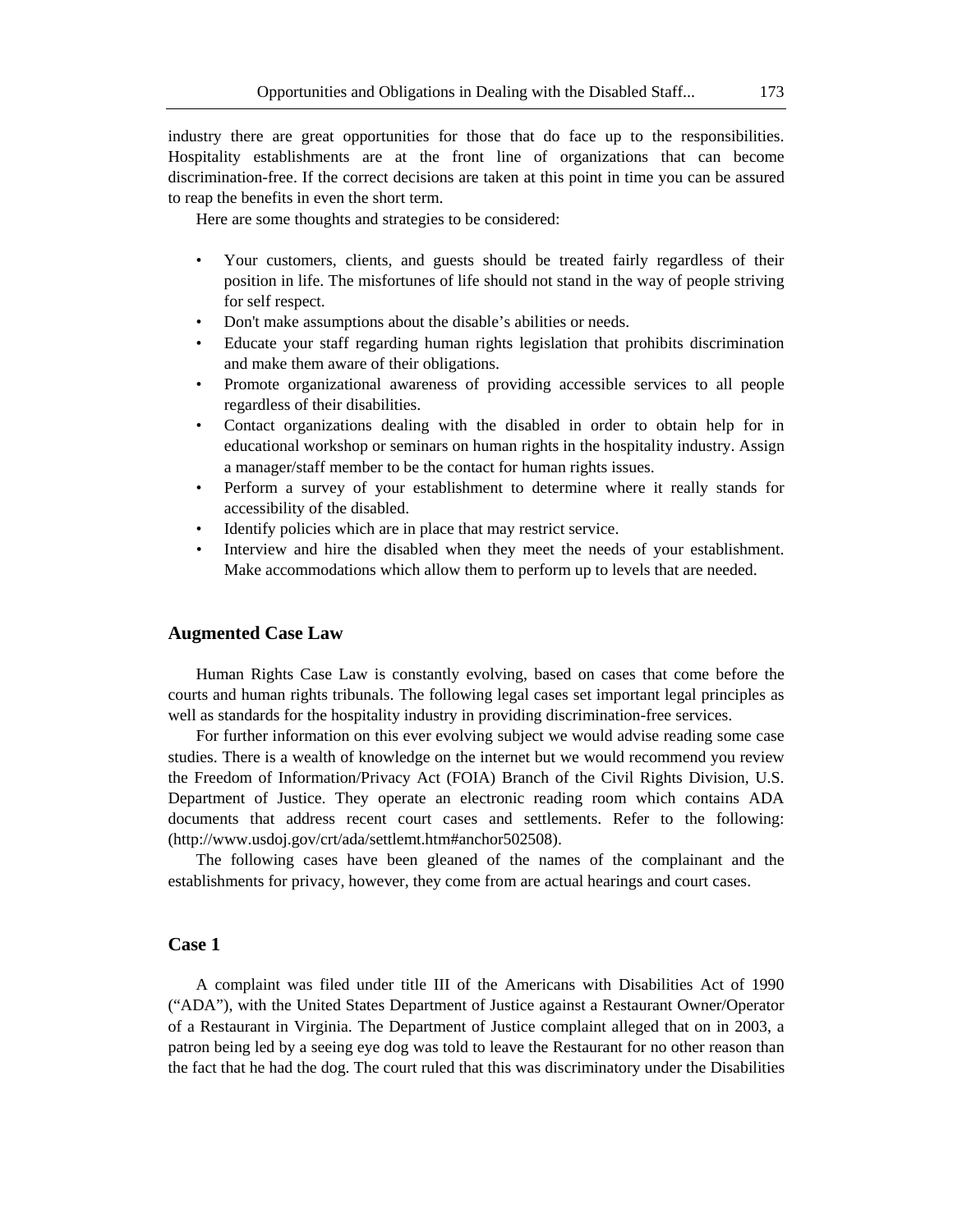Act and as such the Owner/Operator was directed to, "as soon as practicable, but in no event more than thirty days (30) from the effective date of the ruling and subsequent agreement, post the following notice, in minimum 24 font print or larger, in a conspicuous place in the Restaurant: "Individuals with disabilities and their service animals are welcome at the *Restaurant's Name."* 

The Owner/Operator shall adopt and distribute to all Restaurant employees the Restaurant Policy Regarding Services Animals for Customers with Disabilities. The Owner/Operator shall train the Restaurant's current employees as to their obligations under the ADA with respect to service animals so as to ensure that persons with disabilities accompanied by service animals have access to its Restaurant equal to persons without disabilities. Furthermore, during the life of the Agreement, employees hired by the Owner/Operator to work at the Restaurant shall be trained and informed of the Restaurant's Service animal policy within 24 hours of hire. The Owner/Operator, within sixty (60) days of the effective date of this Agreement, shall submit a written report to the Department outlining its compliance."

## **Case 2**

A very large motel owner/operator through out North America was charged with noncompliance with providing accessibility through out their facilities located in the US. They had not provided adequate number of rooms fitted for the disabled and had not properly trained their employees to deal with the disabled. In August, 2004 the court ruled in favor of the United States against the motel chain, that they had failed to comply with Title III of the ADA. As part of a settlement agreement the hotel chain was to provide it staff with ADA training, perform comprehensive ADA surveys of all of its facilities, and prepare detailed plans and cost estimates of what it would require to bring each of its facilities into compliance with ADA. Both the scope of performing this survey and the monetary requirements needed to perform the remedial actions were so great that the chain requested a time extension to perform the ADA upgrades. The court granted the extension.

## **Case 3**

A joint complaint was filed with the Department of Justice regarding a Missouri hotel alleging violation of Title III of the ADA multiple architectural barriers to the access of the hotel. Even the rooms that were designated for the disabled were not properly fitted to accommodate a person's with disabilities. The court ruled in favor of the United States against the hotel and a settlement agreement. The hotel owner professed that he wished to be in full compliance with the ADA and therefore undertook a remodel of the hotel. It was agreed that the hotel owner would ensure that individual's with disabilities, including those in wheelchairs, would have an opportunity to enjoy all of the amenities of the facility. He was required to provide a minimum of four fully accessible rooms and to modify signage in the hallways so as to designate sleeping rooms. This signage was to be in both raised letters and in Braille and be mounted at 60 inches above the floor level in compliance with ADA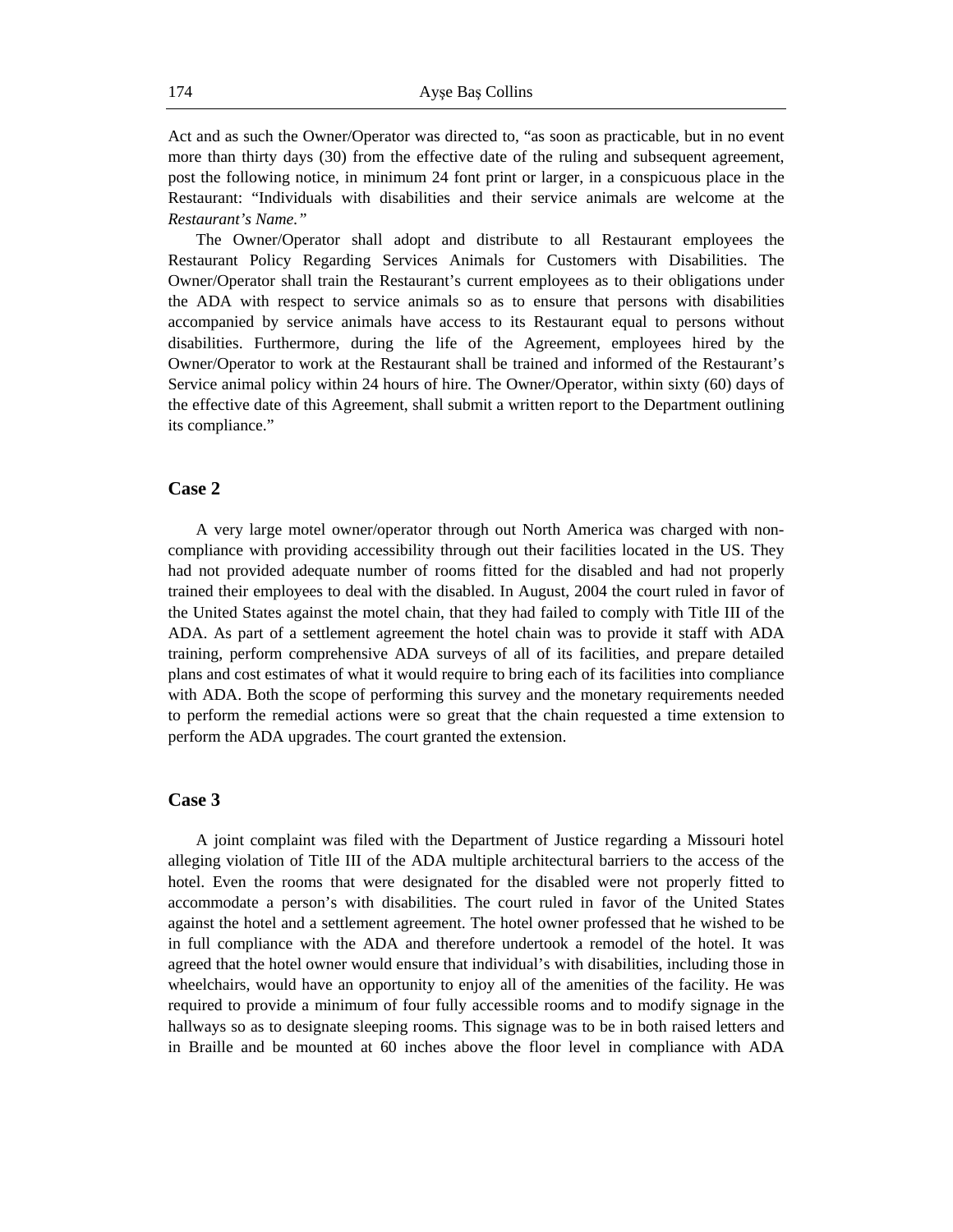standards. In addition to the four fully fitted rooms, three other rooms were to be fitted for the hearing impaired.

#### **Case 4**

A group of disabled individuals who had formed an organization decided to have one of their social gatherings within a local inn for coffee before the regular meeting. Due to their disabilities the group was treated in a discriminatory manner and was ask by the waitress to leave the establishment. She went further by stated that the manager did not want retarded people in the inn. A complaint was filed with the the British Columbia Human Rights Board of Inquiry and a ruling was issued that the inn had in fact discriminated against the individuals in question. The inn had used the excuse that one of the individuals had acted intoxicated and therefore they were refused service. As it had turned out the man who had acted intoxicated had in fact suffered from polio from childhood and was unsteady on his feet. He had also had brain surgery which had given him a slurred speech. This had been explained to the waitress a number of times, yet she still refused service. The man in question likewise had a leg brace on which was visible. The ruling was given against the inn based on "Differential treatment of persons with mental disabilities is discriminatory." They further cited that the inn should have made reasonable decision as to the fact of intoxication, which it did not.

## **Case 5**

A complaint was filed in the Human Rights Board of Inquiry regarding a discriminatory action of a restaurant to serve a woman who was required to inject herself with insulin in the abdomen before breakfast and dinner meals daily. Further she was required to eat within 30 minutes of this injection. While attending a dinner at the restaurant in question, she discreetly injected herself in the stomach and a waiter observed her performing the process. The waiter immediately informed her that it was a disgusting act and immediately reported the action to the manager, whereupon, both individuals informed her that the act was disgusting and they proceeded to ignore and not serve all individuals at the table. With the time limit on the effects of the shot the woman who had taken the insulin had no choice but to leave due to the effects that the insulin might have on her.

The court did find in her favor and ruled that the restaurant had been differential in its treatment of the woman based on a physical disability and that this was discriminatory.

## **Case 6**

A man who was blind and did use a guide dog was refused entry into a restaurant Manitoba Province of Canada and filed a complaint with the Manitoba Court of Queen's Bench. The complaint alleged that upon entering the restaurant, the owner stopped him and stated that he would have to leave his dog outside the premises, to which he refused. The owner then stated that he would have to prove that he was legally blind, to which the man was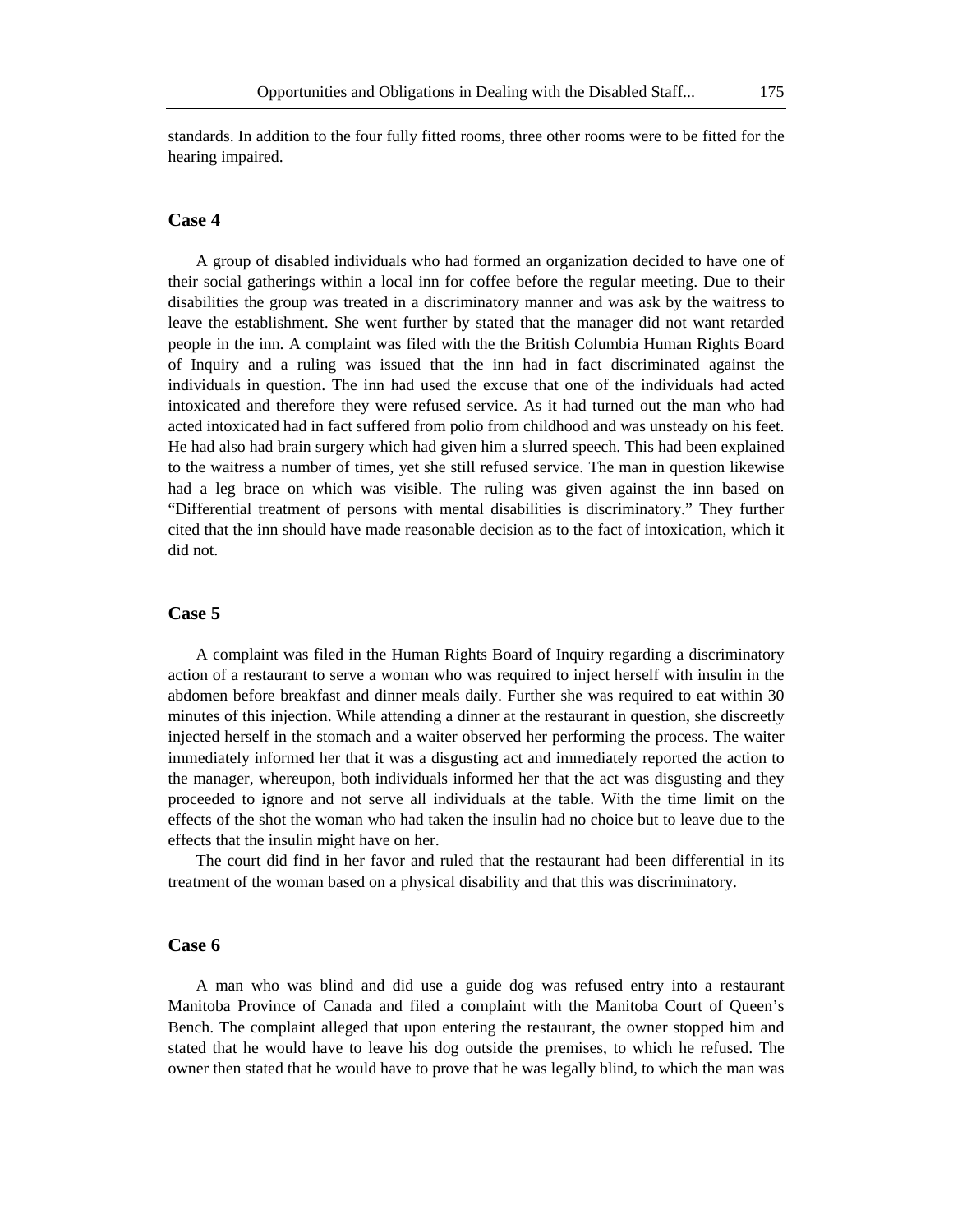insulted and left the premises. The court found in favor of the blind man citing that he had the right to have his dog with him at all times out of necessity. They declared that the restaurant was discriminatory and that the owner had no reasonable basis for refusing the blind man service. A visually impaired person has the right to accommodation when requiring the entrance into a restaurant with his guide dog.

# **CONCLUSION**

It has been said that the future will judge us by the way that we treat those of us who are least able to take care of themselves. This applies to our disabled. They are one of us, and as such, deserve all of the same rights and opportunities to enjoy life, be productive and have self respect. As stated earlier, the possibilities of becoming disabled are very high, certainly higher than winning the lottery. It behooves us to bring the hospitality industry to the highest level of providing employment and services to the disabled. We will be judged on how we meet this challenge and we will be rewarded in many ways by meeting the needs of our disabled.

In these competitive enviorenment it is essential for the hotel industry and each individual establishment within it to analyze their competitive advantage and enhance what ever it is that they have to sell at a premium. These advantages can be "things such as the physical attributes of our properties, their locations, the wide variety of features offered and their rates" (Friertag, 2005). We tend to fail to look at our staff and place the importance on their ability to enhance these advantages (Collins, 2007). With the figures quoted above regarding staff retention, absenteeism and timeliness, as well as the enthusiasm displayed by the disabled, certainly this is an untapped resource. Further, given the purchasing power of the disabled, in many instances just waiting for the facility that provides accessibility and respect, how can we not overlook this untapped market?

It only makes sense that with the reams of new laws that encourage the industry to bring about change, how establishments can postpone compliance. How can the industry not take on a proactive role in meeting these challenges, both at home and on an international basis? In the US during FY 2006 alone there were over 15,000 court cases which resulted in almost \$50 million of fines and settlements made in favor of the disabled (http://www.eeoc.gov/stats/ada.html). Again in the US, there are tax incentives for those companies that want to bring their facility in compliance with their ADA and EEO provision and yet there would still be this many cases and charges paid out.

The hotel industry has not even begins to tap the human resources available, nor have they made the provisions which would allow them to market their facilities to these forgotten customers. I do not see how a business that is now expanding at an unprecedented rate can afford not to reach out for the golden band that is offered by hiring the disabled and luring them to their facilities to equal services. The choice rests with each hotel manager and owner. I am certain that the right decision will be made that bests meets the need of the organization.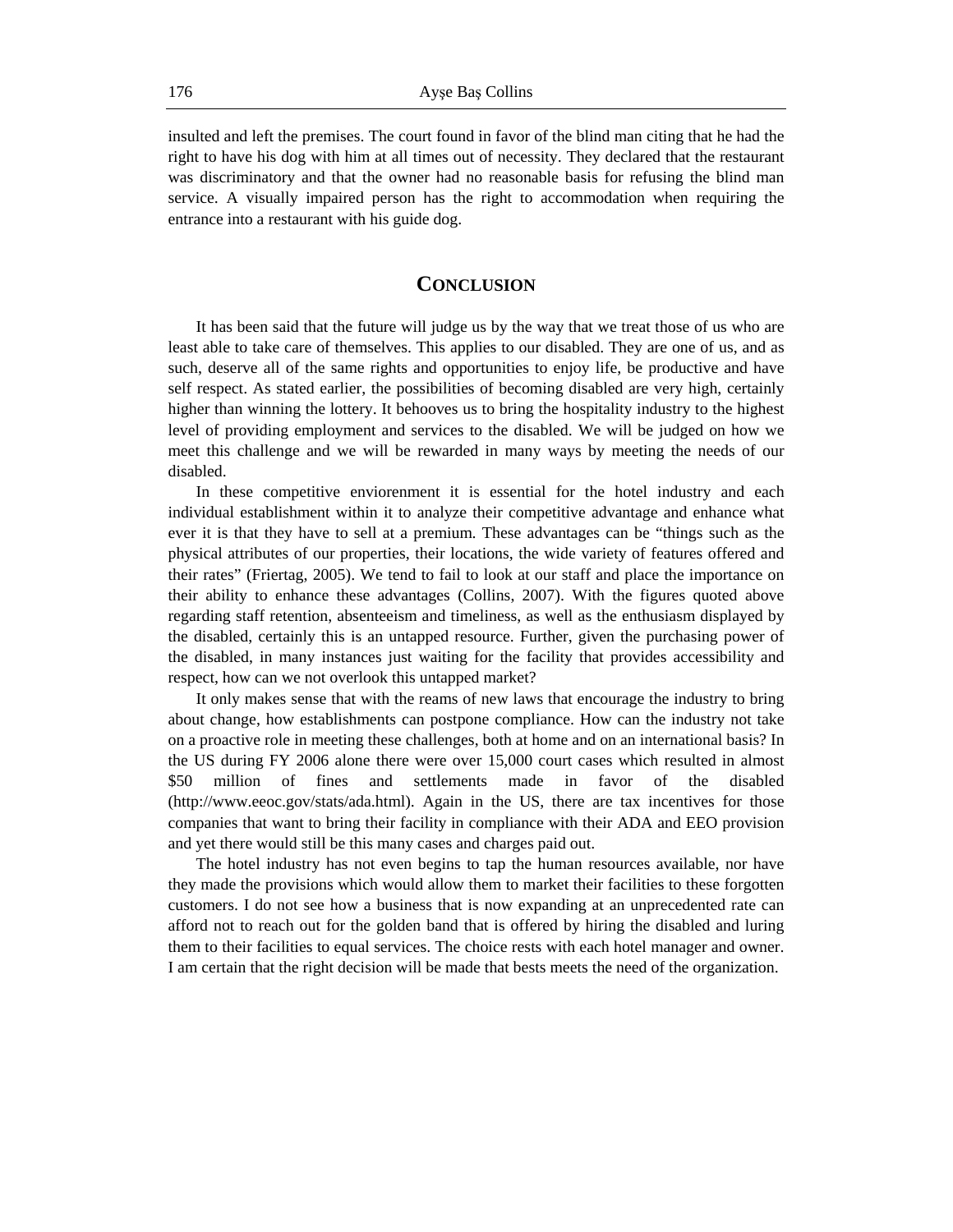# **REFERENCES**

Caterer and Hotelkeeper, 00087777, March 17, 2005, Vol. 194, Issue 4366.

- Collins, B. A. (2007). Human Resources: A hidden advantage?. *International Journal of Contemporary Hospitality Management, Vol 1,* No 1.
- Dixon J. and Hyde M. (2000). A global perspective on social security programmes for disabled people. *Disability and Society, Vol 1,* No. 5, pp. 709-730.
- Feiertag, Howard. (2005), Improve sales by standing out from the crowd, Hotel and Motel Management, *Sales Clinic, Vol.18*, December.
- NRN Editorial, (2006) Hiring disabled workers won't handicap business; the challenge is getting past preconceived notions. *Nation Restaurant News*, March 20, pp 25.
- Perry, P.(1994). Complying with ADA. *Restaurant Hospitality*, June, pp 38.
- Springer, S. (2001). Why should the hotel industry be concerned about accessibility? ES Hotel. *Hotel Management School, Industry News*, pp. 1-7, November 30,
- Steintrager, M.(2001). Impaired, Not Impeded. *Restaurant Business, Vol. 100*, Issue 15, August 1.
- Stevens, G., (2002). Employers' perception and practice in the employability of disabled people: a survey of companies in SE UK. *Disability Society, Vol. 17*, No. 7, pp.779-796.
- Ustun, T., Chatterji, S., Bickenbach, J., Trotter, R, Room, R., Rehm, J., Saxena, S. (2001). *Disability and Culture: Universalism and Diversity*, Hogrete and Haber Publishers on behalf of the World Health Organization.
- Weisberg, K. (2005). Solving Labour Pains, *Food Service Director*, 08977208, *Vol.18*, Issue 2, February 15.
- World Travel and Tourism Council, (2006). *World Travel and Tourism Climbing to New Heights, The 2006 Travel and Tourism Economic Research.*
- http://www.eeoc.gov/types/ada.html The U.S. Equal Employment Opportunity Commission, Disability Discrimination
- http://www.eeoc.gov/policy/ada.html The U.S. Equal Employment Opportunity Commission, The Americans with Disabilities Act of 1990, Titles I and V
- http://www.usdoj.gov/crt/ada/adahom1.htm U.S. Department of Justice Americans with Disabilities Act, ADA Home Page
- http://laws.justice.gc.ca/en/E-5.401/index.html Canadian Department of Justice. Canadian Employment Equity Act Home Page
- http://www.eurotreaties.com/amsterdamtext.html The Treaty of Amsterdam
- http://www.eeoc.gov/facts/restaurant\_guide.html How to comply with the Americans with Disabilities Act: A Guide for Restaurants and Other Food Service Employers
- *http://www.ada.gov/taxpack.htm Tax Incentives Packet on the Americans with Disabilities Act*
- *http://www.eypd2003.org/ The official website of the European Year of People with Disabilities.*
- (http://www.albertahumanrights.ab.ca/publications/Bull\_hospitality.pdf Case law
- http://www.usdoj.gov/crt/ada/stdspdf.htm U.S. Department of Justice ADA Standards for Accessible Design
- http://www.usdoj.gov/crt/ada/adahom1.htm ADA Home page